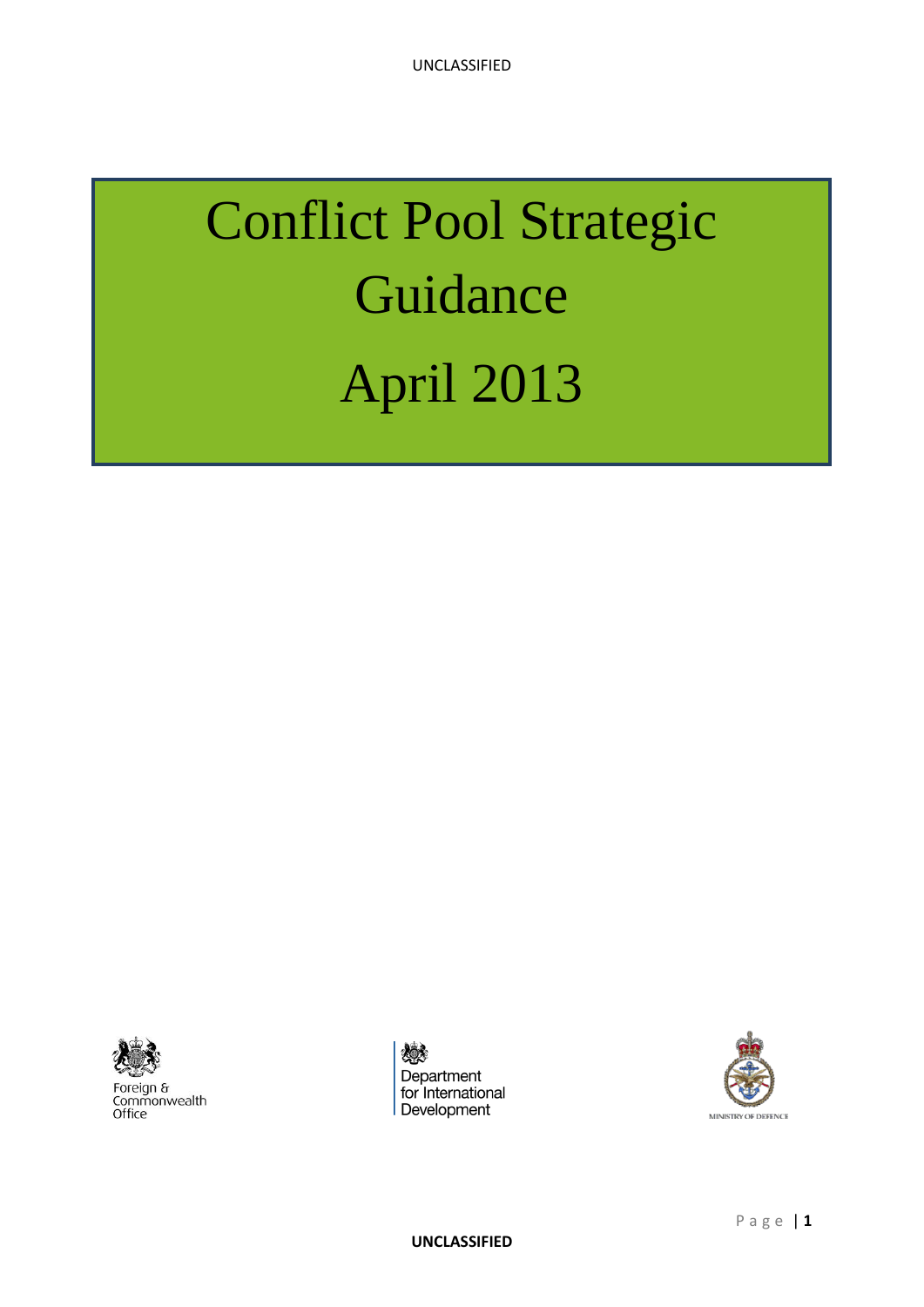# **Contents**

| 3. |  |
|----|--|
| 4. |  |
|    |  |
|    |  |
| 5. |  |
|    |  |
|    |  |
|    |  |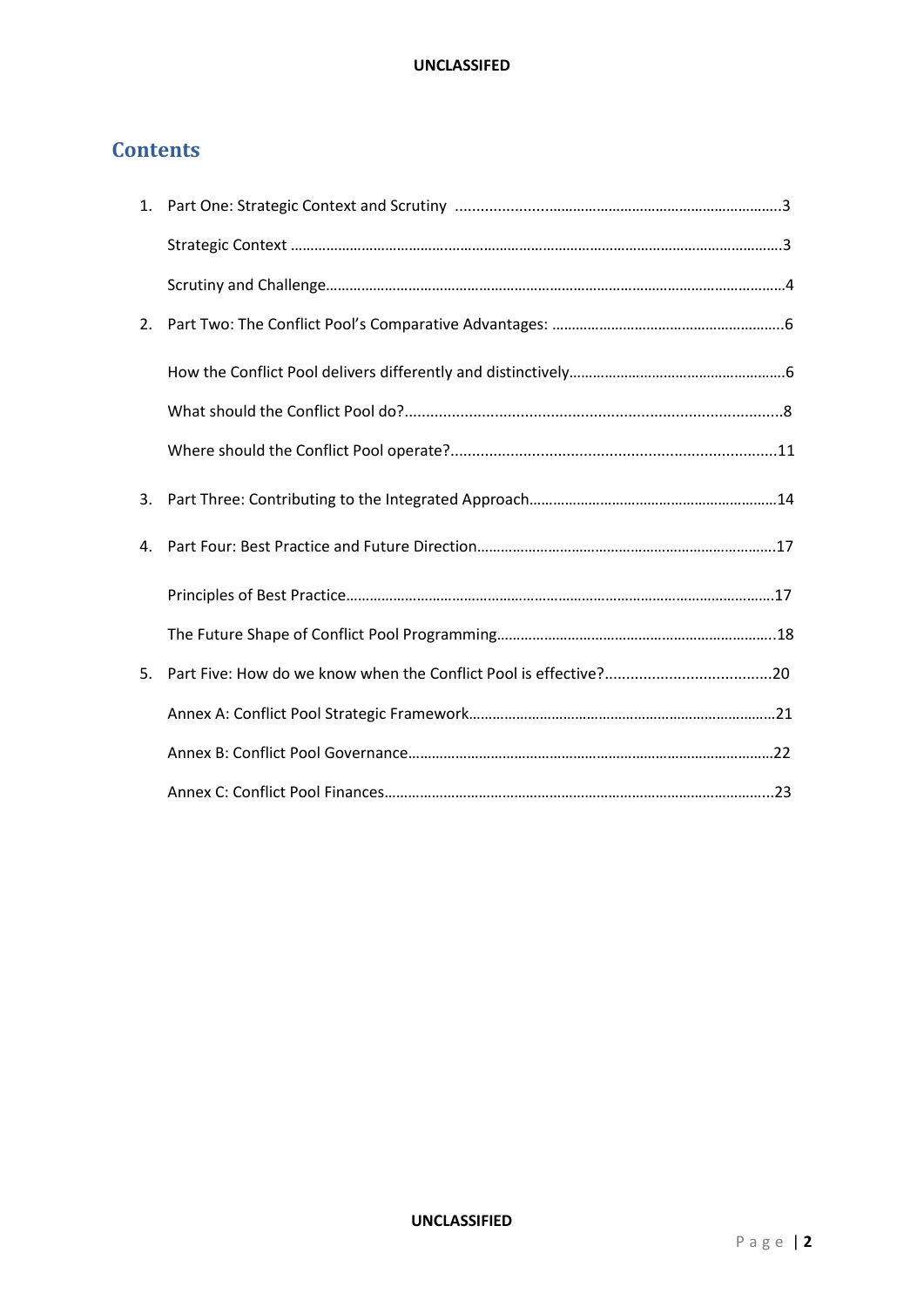# **CONFLICT POOL STRATEGIC GUIDANCE**

*Vision: The Conflict Pool delivers measurable impact in the Government's highest priority fragile and conflict affected states, in support of the Building Stability Overseas Strategy, using its comparative advantages of flexibility, blend of ODA and non-ODA resource, rapid response, and scope for innovation and risk-taking.*

# **PART ONE: STRATEGIC CONTEXT AND SCRUTINY**

The Conflict Pool, established in 2001 and re-structured in 2008, is funded from a separate HM Treasury Conflict Resources settlement, which also funds the Peacekeeping Budget. It is managed jointly by the Department for International Development (DFID), the Foreign and Commonwealth Office (FCO) and the Ministry of Defence (MOD). The context and direction of the Conflict Pool's work is shaped by higher level Government strategies:

The **National Security Strategy** (NSS - 2010) affirmed a vision for the UK as an open, outward-facing nation while noting that openness brings vulnerabilities. The NSS therefore established a core objective for the Government to manage risks to the UK and its interests overseas by helping to shape a stable world.

The **Strategic Defence and Security Review** (SDSR - 2010), published immediately after the NSS, committed the Government to a national security task to help resolve conflicts and contribute to stability. To achieve that, the Government would take an integrated approach to building stability overseas, bringing together better diplomatic, development, military and other national security tools. The Government would need to prioritise, focusing on those fragile and conflict-affected countries where the risks were high, where the UK's interests were most at stake and where it was clear that UK action could have impact.

The **Building Stability Overseas Strategy** (BSOS - 2011) flowed from the NSS and the SDSR and was informed by the events of the Arab Spring, and the insight that stability can only be achieved when a society has the strong and legitimate institutions it needs to manage tensions peacefully. The Building Stability Overseas Strategy (BSOS) set out clear principles by which the Government would seek to influence earlier the factors generating violent conflict and instability by:

- **Acting further "upstream" in the conflict cycle**. The BSOS highlighted the building and strengthening of three specific areas, on which the Conflict Pool should concentrate: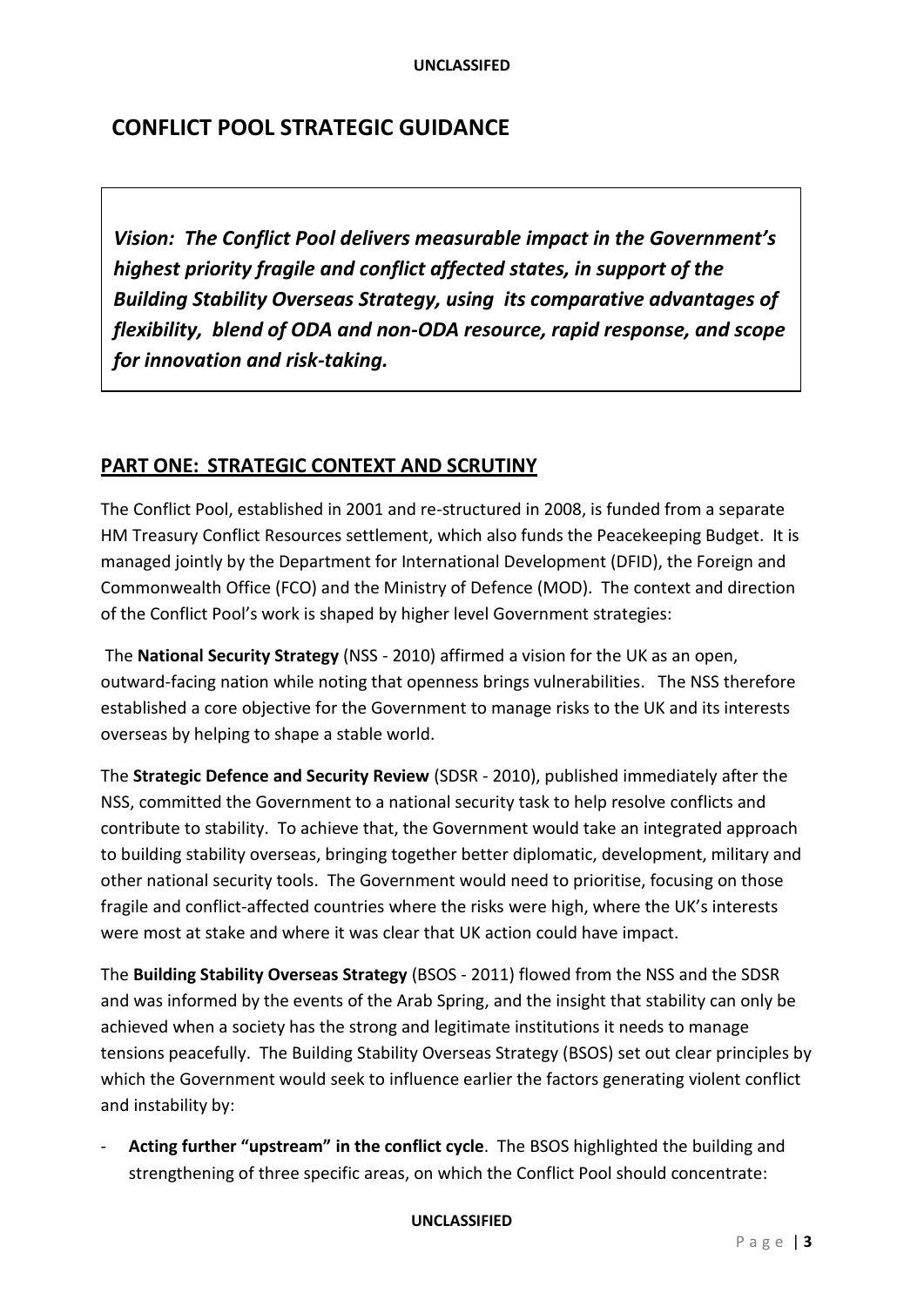- Free, transparent and inclusive political systems;
- Effective and accountable security and justice (including defence engagement);
- The capacity of local populations and regional and multilateral institutions to prevent and resolve the conflicts that affect them.
- **Improving our ability to respond rapidly to emerging crises**, as well as to emerging opportunities to prevent conflict. As part of this, the BSOS created within the Conflict Pool an Early Action Facility of £20m per annum.

The BSOS also recognised the importance of alignment with other cross-government strategies such as the CONTEST Counter Terrorism Strategy, the Organised Crime Strategy, the Defence Engagement Strategy and the National Action Plan for UN Security Council Resolution 1325 on Women, Peace and Security.

The BSOS committed the Government to a reform agenda for the Conflict Pool to improve its ability to demonstrate results; and made provision for multiyear funding across a number of Financial Years, to deliver sustained commitment and effect when needed.

The Conflict Pool has a range of comparative advantages in the way it operates. Its mix of Official Development Assistance (ODA) resources and non-ODA enables the Pool to be used in a wide range of situations. Its speed and flexibility is a particular asset. This Strategic Guidance seeks to define better these distinctive assets, ensuring the Conflict Pool is used to maximum effect as part of the Government's implementation of the BSOS.

## Scrutiny and Challenge

Since the publication of the BSOS two important, independent processes of scrutiny and challenge have been undertaken by the National Audit Office (NAO) and the Independent Commission on Aid Impact (ICAI).

The National Audit Office (NAO) [reviewed](http://www.nao.org.uk/report/review-of-the-conflict-pool/) the Pool in March 2012. It welcomed the process of collaborative working and the ability to challenge among the three Departments. It recommended streamlining processes and efficiency improvements, as well as a strengthened focus on outcomes, indicators and targets, on developing an evaluative culture and improving conflict management expertise.

The Independent Commission for Aid Impact (ICAI) [evaluated](http://icai.independent.gov.uk/2012/07/13/icai-reports-on-the-conflict-pool-and-asian-development-bank/) the Pool in July 2012. ICAI concluded that the Pool had proved effective at identifying and supporting worthwhile conflict prevention initiatives and delivering useful, if localised, results. But it recommended a clear strategic framework for the Conflict Pool, including its comparative advantage in relation to DFID's activities; identifying a funding model best suited to the Pool's specific objectives in different contexts; simplifying management structures; and developing a balanced monitoring and evaluation system at both the strategic and project level. This Strategic Guidance seeks to reflect both reviews' main recommendations.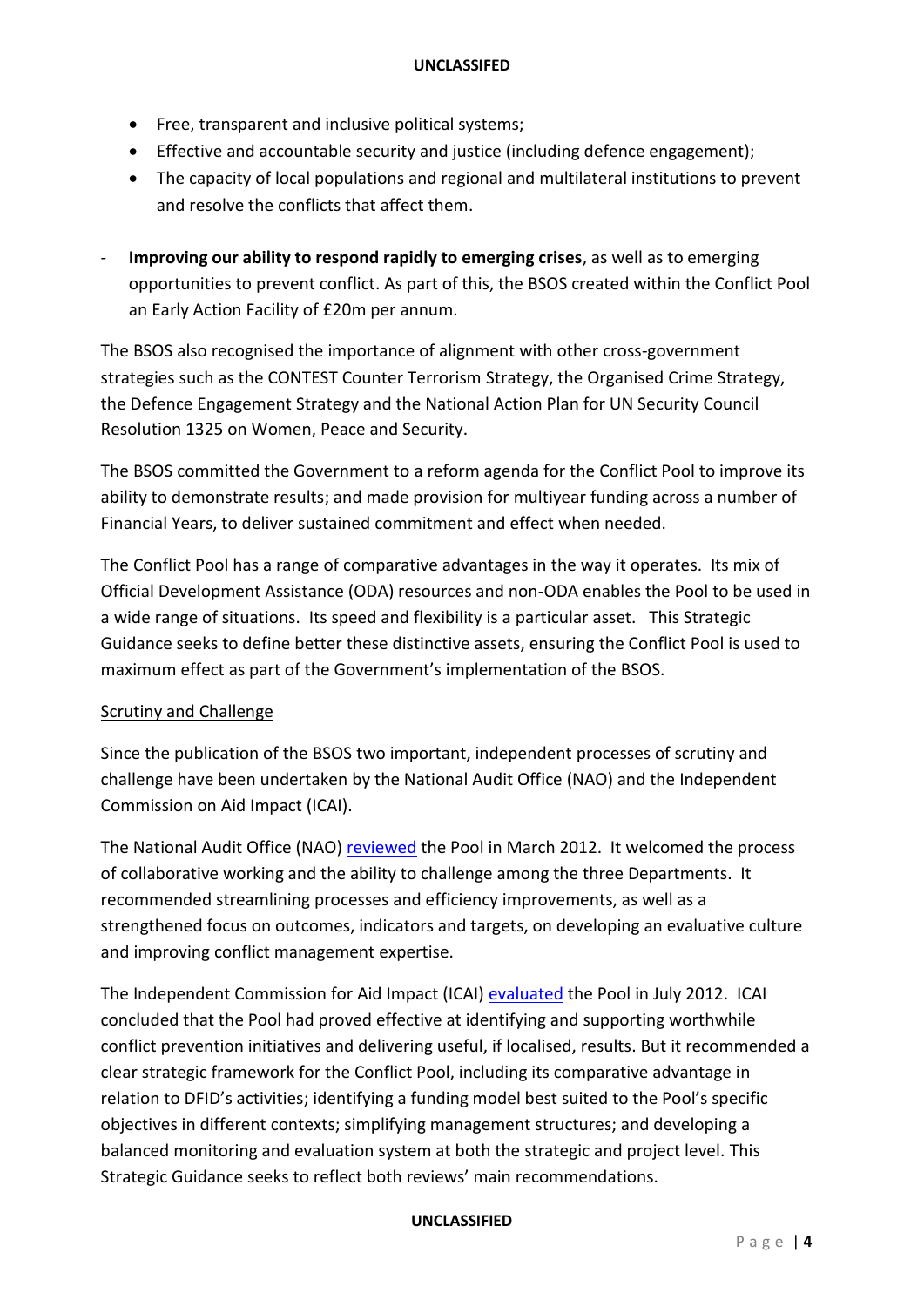This Strategic Guidance is primarily aimed at HMG staff working on the Conflict Pool as well as interested stakeholders outside Government. The tri-departmental Building Stability Overseas Board is responsible for implementation.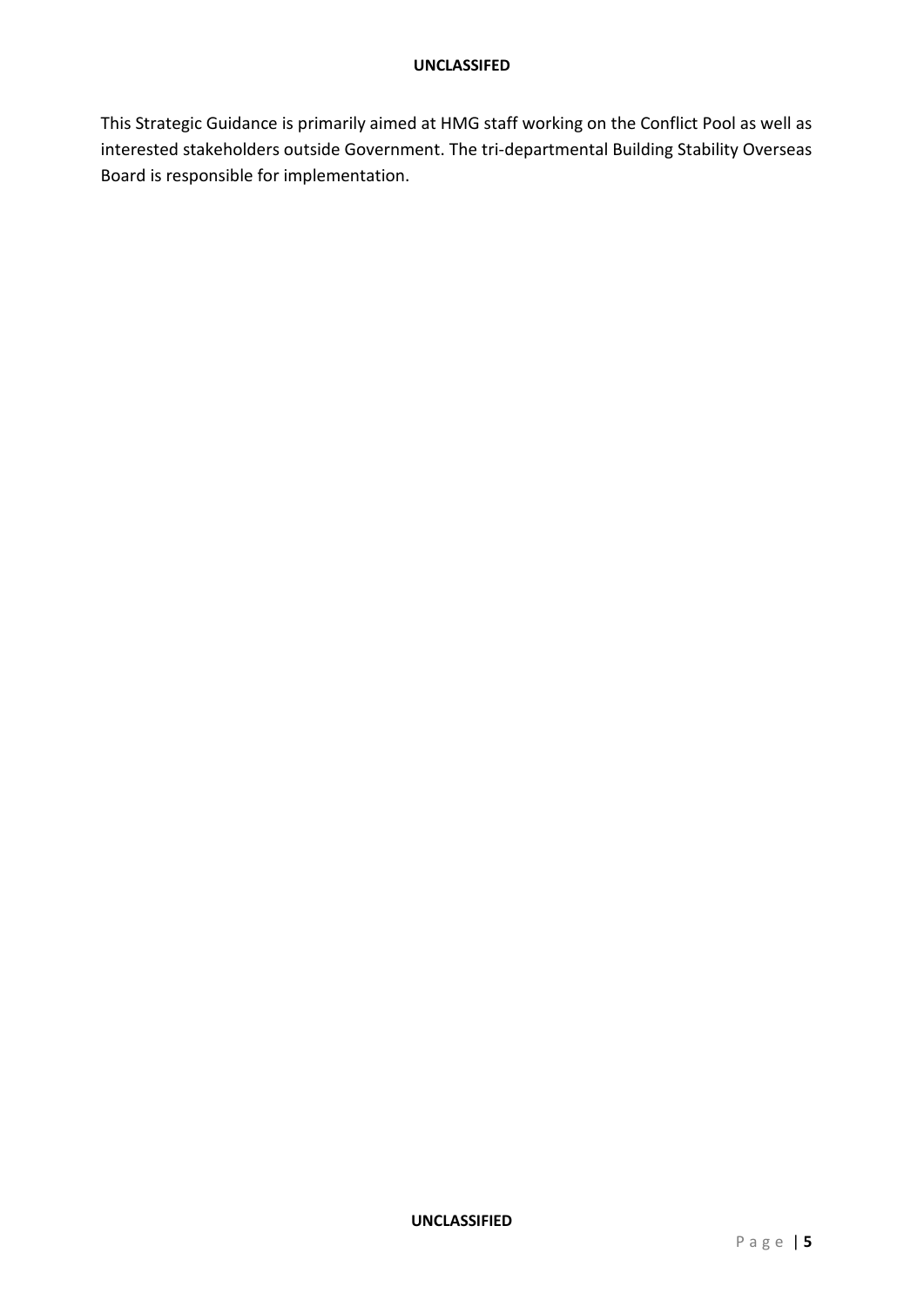# **PART TWO: THE CONFLICT POOL'S COMPARATIVE ADVANTAGES: HOW, ON WHAT AND WHERE IT SHOULD BE USED?**

# How the Conflict Pool delivers differently and distinctively

The Conflict Pool's main comparative advantages lie in the different ways in which it can work:

**Operating Flexibility**: The Pool operates in a highly flexible way. Not all the characteristics below are unique, but collectively they represent a distinct advantage for a single funding stream:

- **Range of work:** technical assistance, capacity building and training; grants for project activity; secondments; equipment and capital spend;
- **Scale:** from small projects to multi-million pound programmes;
- Partners and delivery: through HMG personnel direct to host country authorities; via civil society organisations or through international bodies;
- **Local, national, regional, international :** activity can be at any of these levels including on a cross border basis;
- **Timescales**: one-off activity, or short or medium to long term (up to three years initial commitment);
- **Joint funding** with other parts of HMG or with funding from one or more other governmental or NGO donors.

**A mix of ODA and non-ODA resources:** the Conflict Pool can support activities that fall outside Official Development Assistance-compliant resources. Non-ODA resources are especially valuable in security related work. This can allow the Pool to provide niche support to facilitate or support wider ODA-funded programmes. Retention of a significant non-ODA funding element is essential to maintaining the value and identity of the Pool.

**Politically sensitive work:** Conflict and instability dynamics are highly political. The Pool, with the engagement of diplomatic and defence staff in-country, can work in areas that may be too sensitive for development funding. Results should be judged both in terms of specific results and wider influence gained and future opportunities enabled. While the Pool meets its wider obligations on transparency it retains scope, if justified, to avoid public disclosure of the details of projects.

**Risk**: In line wit[h international practice in fragile and conflict affected states](http://www.oecd.org/development/incaf/managingrisksinfragileandtransitionalcontextsthepriceofsuccess.htm) we recognise we can exert limited control over risks in the Pool's operating context. This means we need to balance high levels of programmatic risks – a greater chance that we fail to achieve our objectives – and high levels of institutional risks – e.g. fiduciary, reputational or political. The Pool seeks to manage, rather than avoid, risk and effective risk management is a key consideration for staff working on the Conflict Pool. Unsuccessful projects, if based on sound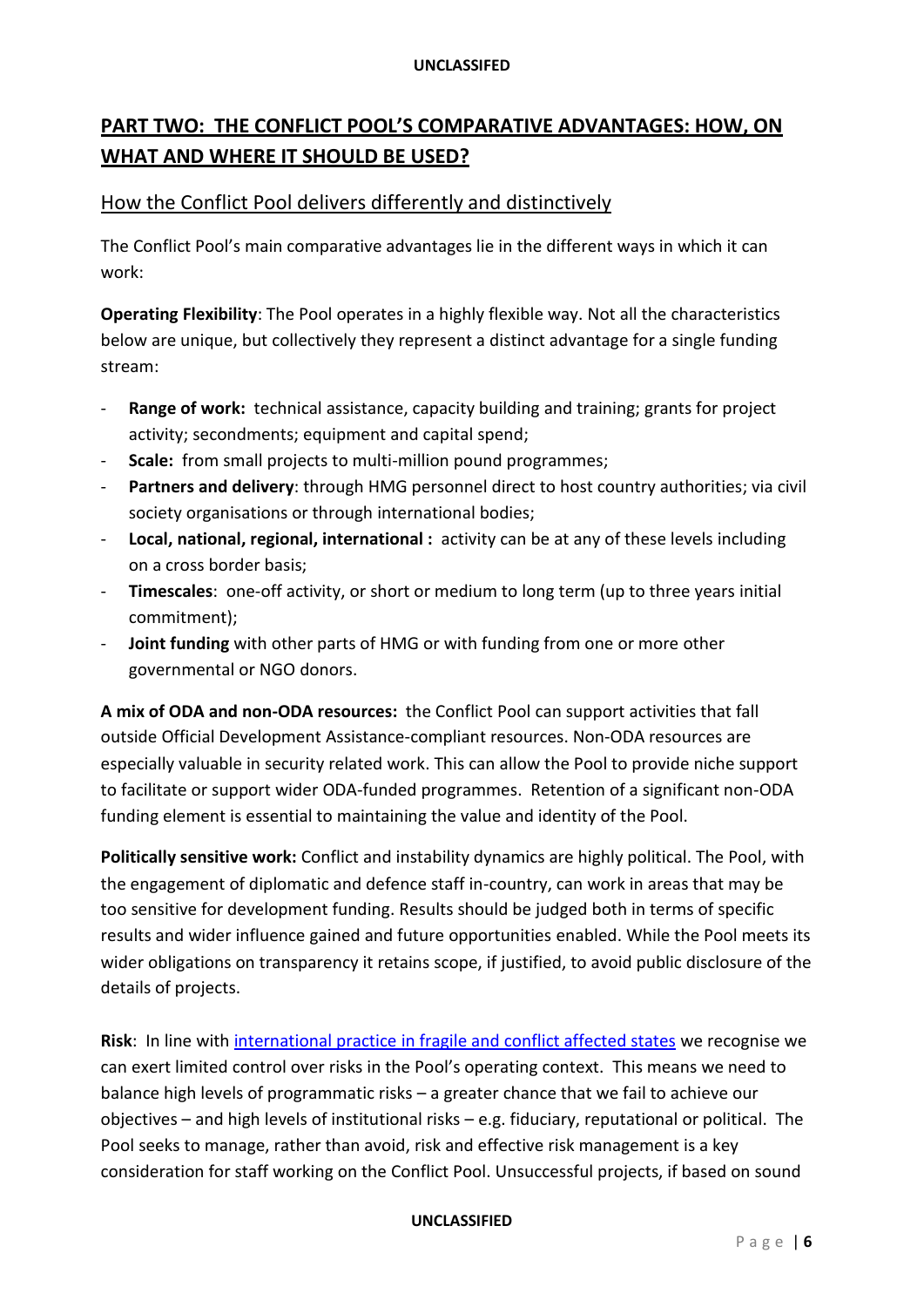assumptions, should not discourage risky work but form part of a learning process to improve the chance of future success. Rigorous monitoring and evaluation is key. Taking calculated risks can be especially suitable for pilot projects and for short term politically sensitive work, provided that this is supported by sufficient and proportionate monitoring. This approach is consistent with our duty to use public funds effectively and demonstrate value for money.

**Rapid response**: Conflict dynamics can change rapidly. Most official resource streams take significant length of time to respond to new demands. The Pool can provide rapid funding through the ring-fenced Early Action Facility which has a streamlined approvals process. The Conflict Pool's geographical and thematic programmes should also be able to respond rapidly to smaller scale rapid interventions outside their normal planning cycles.

#### **Conflict and Gender Sensitivity**

While the Conflict Pool has distinct characteristics, which allow it to be used in a complementary way with other Government activity and resources, there are two approaches common to conflict and wider development work, which need to be fully reflected in the Conflict Pool.

#### **Conflict Sensitivity**:

Any intervention, policy or position by external actions, in situations of conflict and fragility will inevitably have an impact on the peace and conflict environment. We need to take care to maximise our positive and minimise our negative impacts. In fragile situations, we may face multiple competing imperatives, particularly between short and long-term objectives. While trade-offs are unavoidable, we should work to achieve the best balance between short-term positive impacts and credible long-term approaches. This requires:

- Fully understanding the specific conflict context in which we are operating;
- Understanding the interaction between our proposed intervention and that context, including possible unintended consequences and how our intervention will be perceived by other actors;
- Acting upon that understanding and taking steps to eliminate or mitigate potential harm and maximise potential positive impacts.

As a conflict sensitive programming resource, Conflict Pool programmes are expected to follow the OECD Development Assistance Committee's ["Principles for Good International Engagement in](http://www.oecd.org/development/incaf/38368714.pdf)  [Fragile States and Situations"](http://www.oecd.org/development/incaf/38368714.pdf), adopted by Development Assistance Committee Ministers in 2007. The Conflict Pool Secretariat will develop further guidance to embed these principles in how the Pool operates.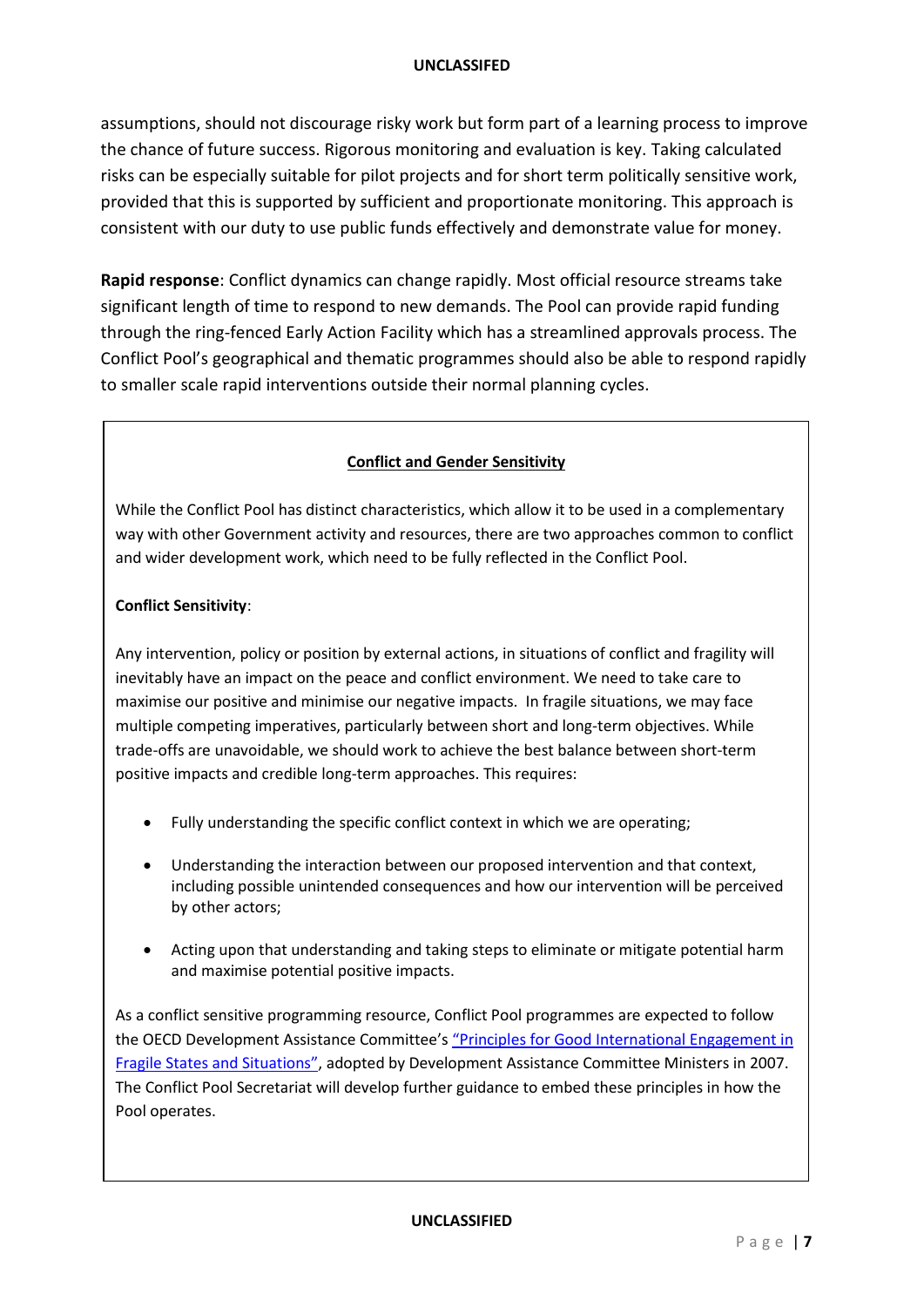#### **Gender Sensitivity:**

All Conflict Pool programming should take a gender sensitive approach, in line with the Government's response to UN Security Council Resolution 1325, on Women, Peace and Security. The UK's [National Action Plan](http://www.peacewomen.org/assets/file/NationalActionPlans/unitedkingdom_nationalactionplan_feb2012revised.pdf) sets out how the UK will promote the protection of women and girls from sexual and gender-based violence and the promotion of participation of women at all levels of decision-making in institutions and in mechanisms for preventing, managing and resolving conflict; in peace negotiations and peace operations. When developing activities Conflict Pool programmes should consider how women and girls have been affected by the conflict; how activities can be designed to promote the rights of women and girls and to prevent sexual and gender-based violence; and the scope for identifying and supporting local peace initiatives, mediators and peace building groups with female leadership. We will not adopt a centrally-driven approach: teams in country need to identify the most effective mix of interventions in the local context.

# What should the Conflict Pool do?

## **Upstream Conflict Prevention**

Upstream conflict prevention is not a new concept to the Pool – which has always undertaken activity at different points in the conflict cycle. It **includes working on fragile states that have already suffered conflict** - most new conflicts occur in countries that have had recent past conflicts. Many of these countries remain among the highest UK priorities. The Conflict Pool should be used smartly on activities with clear conflict prevention and stabilisation impact, not in areas better suited to other HMG and partner resources with wider remits and larger resources. Within this context, the aim is to move the Pool's focus increasingly upstream in line with the three broad priority areas identified by BSOS:

- i) **Free, transparent and inclusive political systems**. Work in this area is generally on medium to long term timeframes, often at significant scale and ODA-compatible. Given limited resources, the Conflict Pool's role will largely depend on others' involvement and its potential to add value. A wide variety of activity is possible depending on local priorities. Pool activity should be of a finite duration with a clear exit strategy, including, in some cases, a transition to funding by others:
	- In many UK-priority fragile states, DFID and other development partners will be active. The Conflict Pool is likely therefore to play a small-scale supportive niche role. Possibilities could include: funding pilot or first stage interventions; technical assistance as part of short term recovery efforts following instability; interventions to promote stability around elections (although not large scale technical support); supporting more sensitive activity with a higher political profile; including via support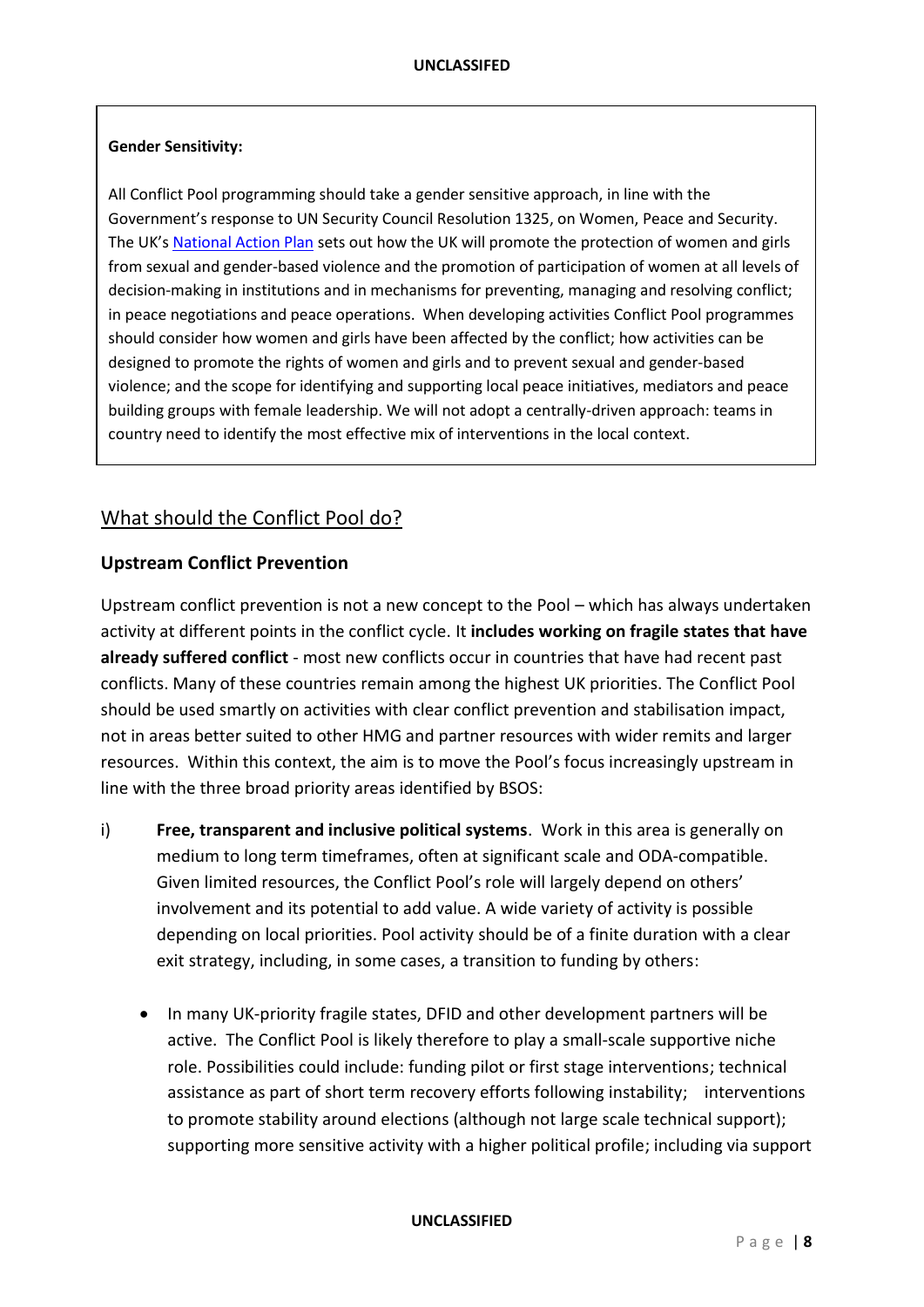to key institutions or promoting inclusiveness through civil society organisations; supporting peace negotiations or political processes;

- Where there is less UK and international development funding, but where UK interests are still high, the Conflict Pool could support stability with niche priority activity in state organisations or other bodies to promote transparency and inclusiveness.
- ii) **Effective and accountable security and justice (including defence engagement)**. This is an area where generally a comprehensive approach is vital; niche activity unsupported by wider reform is less likely to succeed. So prioritising and identifying potential impact is vital.
	- Through its military and civilian expertise the UK has a comparative advantage in some areas of security sector reform and capacity building. The Conflict Pool is particularly suited to supporting security-related assistance because of its ability to draw on non-ODA funding. There should be close read across to the International Defence Engagement Strategy. Conflict Pool work should focus on genuinely sustainable reform and developing democratically accountable security sectors that have a direct impact on stability and conflict prevention.
	- We would expect Conflict Pool support for justice reform to be less frequent but in some countries the Pool can play a supportive role to, for example, a significant DFID, EU or other internationally-funded programme which seeks to address grievances as part of a comprehensive approach to preventing conflict.

# iii) **Developing the capacity of local populations and regional and multilateral institutions to prevent and resolve the conflicts that affect them**.

 At the level of local populations and communities: context is key Conflict Pool work can vary greatly. Securing meaningful outcomes and impact from interventions is more important than setting inflexible parameters as to what activities are suitable. Work in this area should exploit the Pool's comparative advantages including innovation and risk and, where justified, may include smaller scale projects. Local civil society and national and international NGOs will be key partners. A real challenge is to translate small scale projects into larger scale impact. Pool programmes should actively seek out pilot projects with potential for larger scale impact and develop ways to achieve this, working with other actors.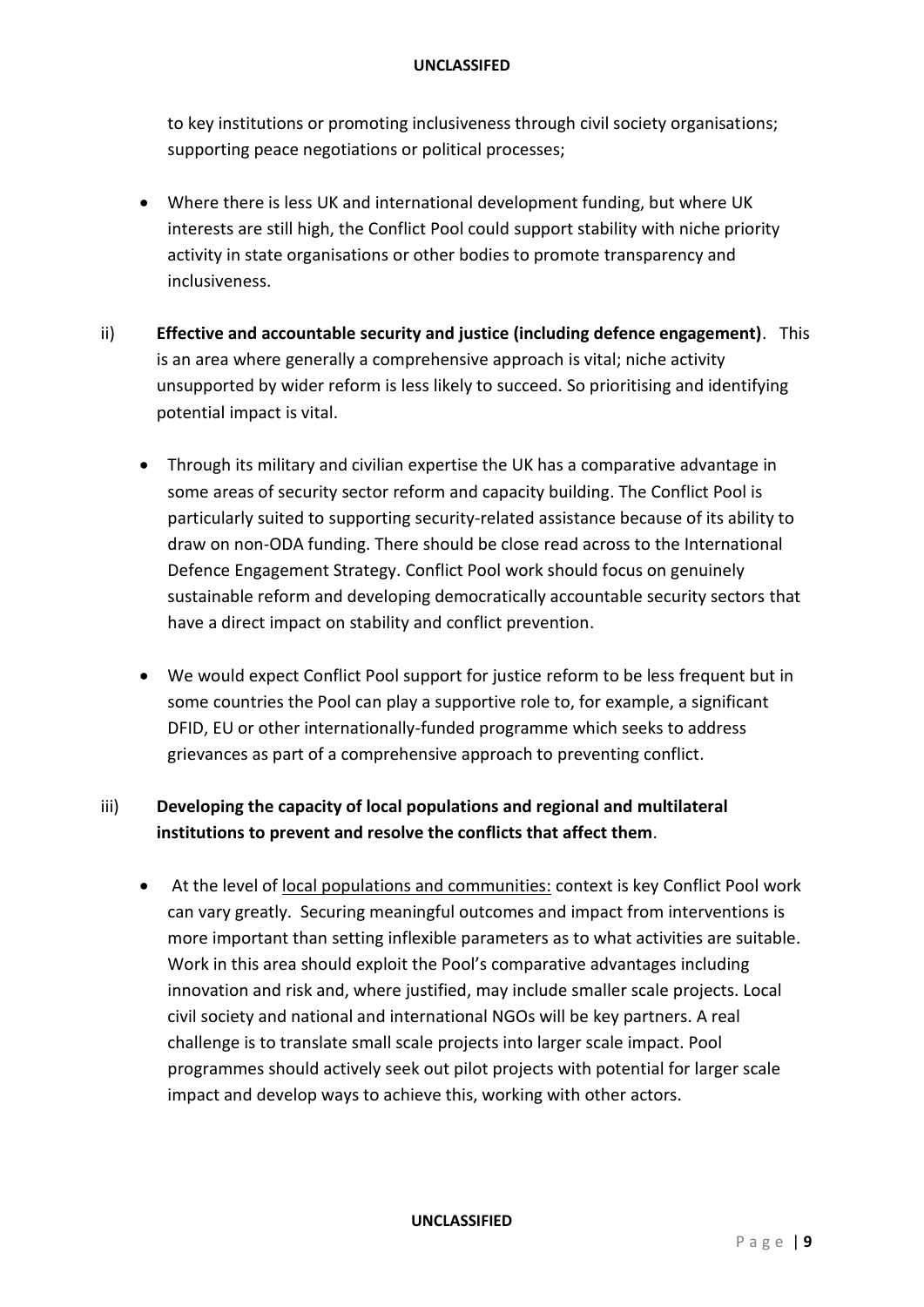At the level of regional and multilateral institutions, the Pool's priority is to work with organisations with direct conflict prevention roles, where Pool investments have the potential for broad application, multiplying their effect throughout the work of the institution concerned. These institutions will include the UN, the EU, NATO and other multilateral and regional bodies including the African Union as well as international NGOs. Priorities will include supporting capacity building and reform that promotes upstream conflict prevention approaches as well as peacekeeping support work. This work may involve longer term commitments, given the importance of developing partnerships with these organisations and demonstrating the UK's commitment to sustained reform. Leveraging other support and drawing up clear exit strategies will be crucial. The BSOS committed the Government to develop new conflict prevention partnerships. The Pool might help facilitate these, including potentially through jointly-funded activity.

We will not set funding targets for the proportion of "upstream" work within Programmes, but we will monitor Pool activity to demonstrate the extent to which the Pool over time has moved further upstream. This will also mean rigorous prioritisation and not funding activity which cannot demonstrate positive impact and does not offer value for money.

# **Rapid Response – the Early Action Facility**

The Conflict Pool's second core role is to **respond rapidly to emerging crises and early opportunities to prevent conflict**. To enhance the Pool's ability to do this, the BSOS created within the Conflict Pool the Early Action Facility (EAF). The EAF is a ring fenced fund of £20m per annum to address unforeseen conflict developments or opportunities for which Conflict Pool programmes could not reasonably have planned. Possible activities include:

i) Responding to early warnings of conflict or unexpected stabilisation opportunities by funding temporary surge capacity for assessments and planning e.g. through a Stabilisation Response Team

ii) Short notice direct conflict prevention efforts such as support to preventative diplomacy activities, mediation processes or negotiations and short term confidence building measures around such processes;

iii) Measures to prevent violent conflict around new potential triggers (e.g. short notice elections during a political transition);

iv) Early peace building interventions in countries newly emerging from conflict (in advance of longer term programming) or to support early conflict prevention and peace building work in emerging HMG country/regional priorities;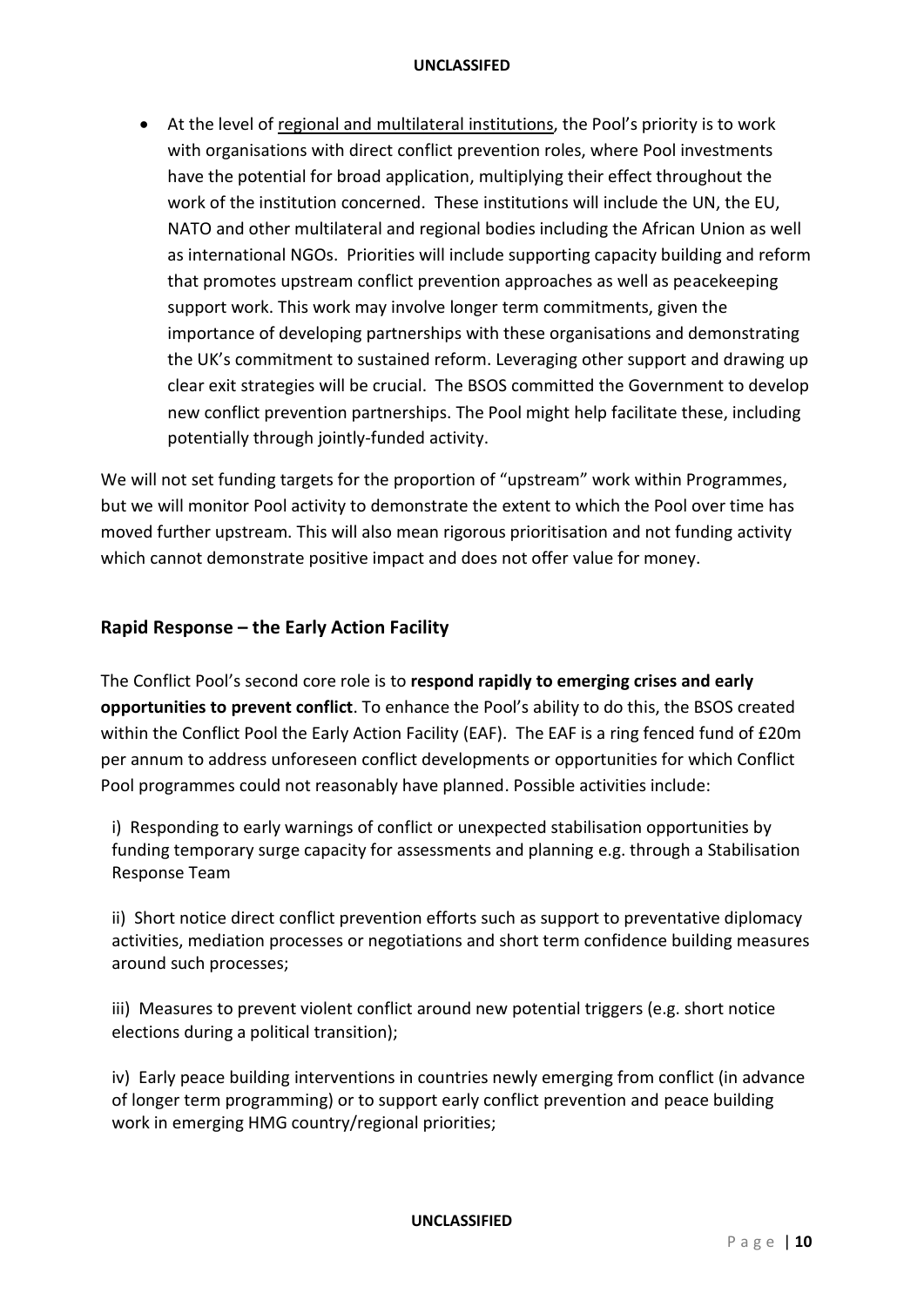## **The Stabilisation Unit**

The Conflict Pool also funds the **tri-departmental Stabilisation Unit (SU)**, meeting the SDSR and BSOS commitment to expand the Government's ability to deploy integrated teams of military and civilian experts to fragile states and in response to crises. The SU has particular expertise in security and justice, and conflict and stabilisation. Staff and deployable experts from these teams provide expertise and lessons in support of Conflict Pool implementation. The unit is also the focal point for international police deployments and deploys civilians to multilateral missions on behalf of the UK. Following a review of the SU's performance and structure in 2012, the Head of the Unit has been upgraded to Director level to lead a process of strengthening and focusing the Unit's work.

# Where should the Conflict Pool operate?

The BSOS is clear that the UK cannot and should not work everywhere to prevent conflict. We need to prioritise where the risks are greatest, where UK interests are most at stake, and where the UK can make a difference. Similarly for the Conflict Pool, spreading resource too thinly risks diluting its impact.

In deciding geographical priorities, we will reflect NSC priorities and use as a key guide the Government's **internal Watchlist of fragile countries** in which we assess the risks of conflict and insecurity are high and where the UK has significant interests at stake. This forms the basis of a cross-Government shared assessment of where the UK needs to act.

In line with the BSOS strategic approach and Watchlist priorities, the Conflict Pool has five geographical programmes: **Afghanistan; Africa; Middle East and North Africa; South Asia; Wider Europe**; and one thematic: **Strengthening Alliances and Partnerships (SAP)** which works on cross-cutting themes and at the multilateral level.

Current programmes cover most of the UK's conflict and stability priorities and are likely to continue to do so in the future. At the same time, we will maintain the Pool's relevance and flexibility by ensuring:

- (a) That priorities are kept under close review, so that funding does not continue inadvertently in areas no longer a high priority for the UK.
- (b) The Pool can be accessed where necessary for high priority conflict prevention interventions within and beyond current programme structures, without detracting from the Pool's strategic coherence or spreading resource too thinly;

Countries that are neither NSC priorities nor on the UK Watchlist will rarely attract significant levels of Conflict Pool resources. Currently, over 70% of Conflict Pool funding is spent directly in NSC/Watchlist priority countries, with most of the balance used in cross-cutting work that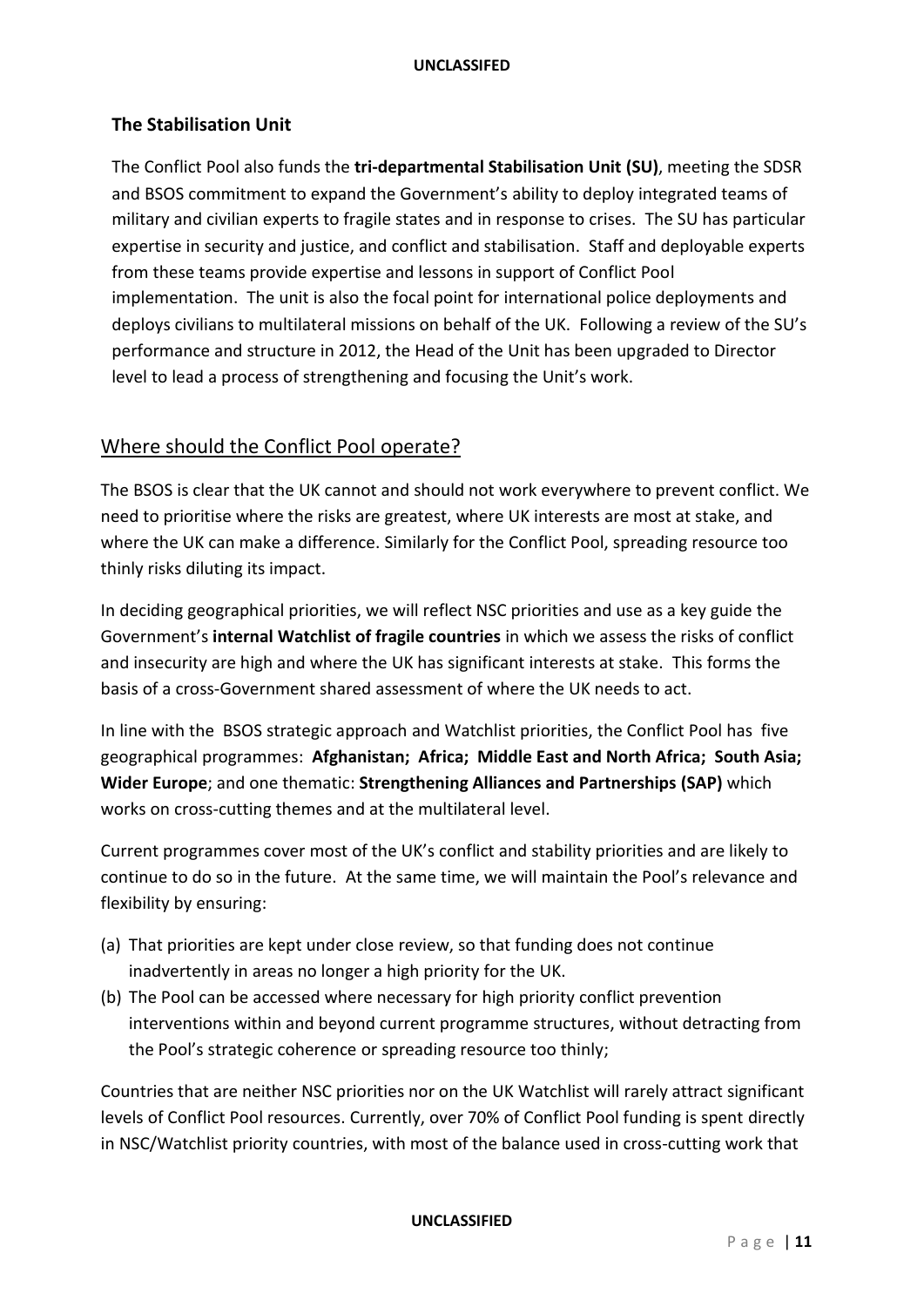also benefits these high priority countries, including via the SAP programme and the Stabilisation Unit. This overall proportion will be maintained.

While the Watchlist is a useful guide to prioritisation, we will not follow a reductive approach. The Watchlist factors in the first two BSOS criteria: risk and UK interests. But it does not aim to guide where the UK generally and the Conflict Pool specifically can make a difference. So although the highest UK conflict and stability priorities will often attract large Conflict Pool programmes, this will not always follow - Pool programmes should deploy Conflict Pool resource because the Pool activity can make a difference and add value to other UK and partner resources. The mix of UK resource will vary in every situation. In some high priority countries it may not be appropriate or possible for the Conflict Pool to fund activities.

Thematic work will remain a core activity. Working at the policy, multilateral or regional level provides strong potential for the Conflict Pool to secure a wider multiplier effect across a range of conflict and stability priorities and to achieve value for money.

# **Alignment with other HMG Resources**

The Conflict Pool is not a substitute for and should not duplicate departmental spend. It is also a limited resource. Effective **alignment with other Government resources** is essential to ensure we obtain the best impact and value for money, and avoid duplication. The Pool should be used where it has a comparative advantage and where it can meet a collective requirement of the three Departments. This will be especially important in countries where the Government has large resource commitments.

Particular priorities for the Pool will be effective and efficient alignment with DFID programmes in fragile and conflict-affected states; with wider Defence Engagement interventions; with Counter Terrorism programmes and in the Middle East and North Africa region with the Arab Partnership Initiative. This requires pro-active work in London and incountry to develop shared analysis and strategies, define clearer parameters and comparative advantages and, where appropriate, actively promote joint governance structures and programming teams. The cross-departmental Joint Analysis of Conflict and Stability (JACS) methodology provides scope to develop greater shared analysis.

## **COMPARATIVE ADVANTAGE ALONGSIDE DFID**

DFID is scaling up its work in fragile and conflict-affected states – the Coalition Government has committed to spend 30% of Official Development Assistance to support these countries and tackle the drivers of instability by 2014/15. Conflict and instability are major barriers to development: 22 out of the 34 countries furthest from reaching the Millennium Development Goals are in the midst of, or are emerging from, violent conflict.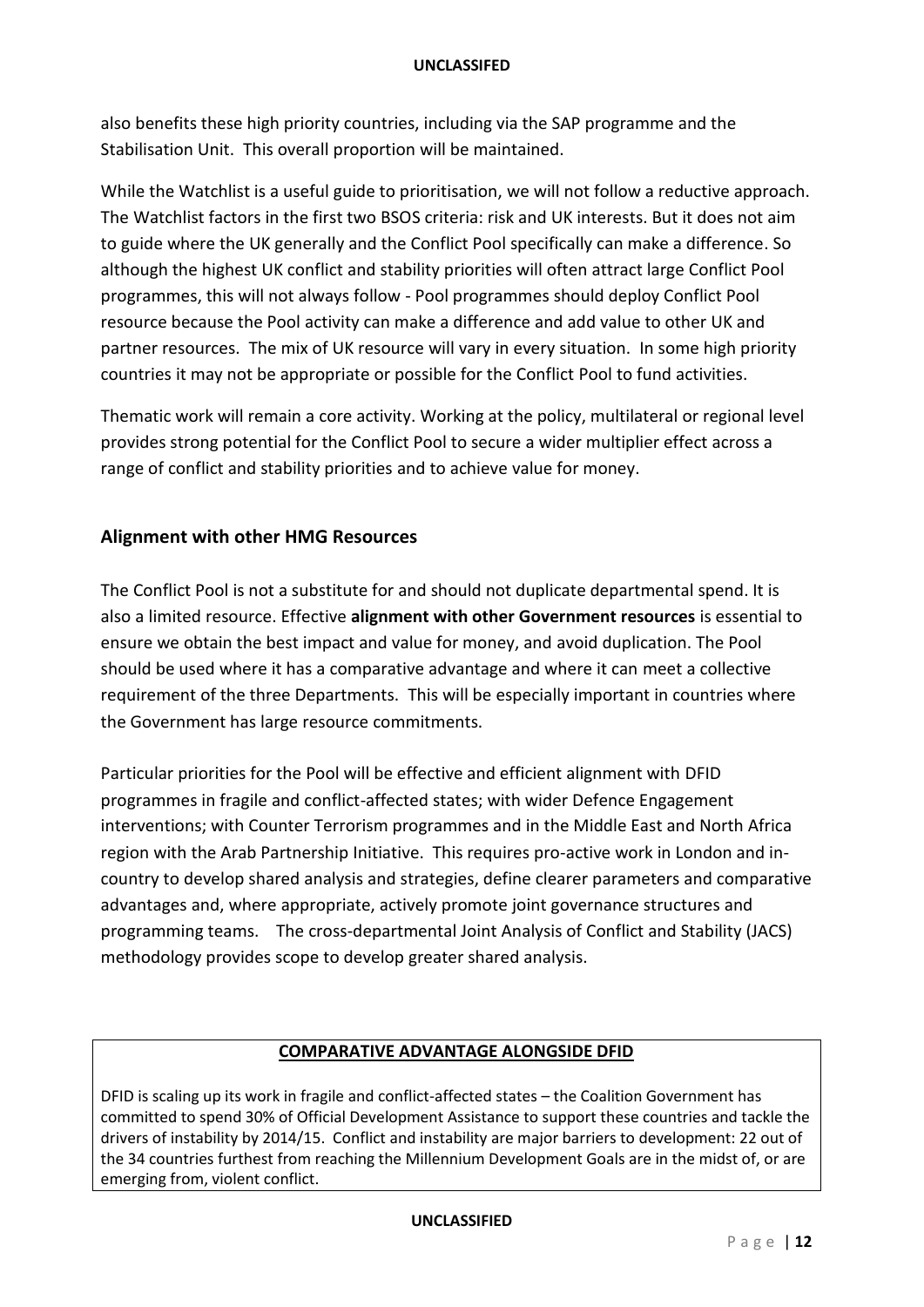21 of DFID's 28 priority countries are fragile or conflict-affected. In these countries, DFID is helping to **build peaceful states and societies** by addressing the root causes of conflict and fragility – giving people a say in the decisions that affect them and supporting a more inclusive politics; helping to create economic services and jobs; and strengthening the delivery of security, justice and basic services.

The Conflict Pool complements DFID bilateral programmes in the following ways:

- By its mix of ODA and non-ODA resources. Through non-ODA resources, the Pool can help create the conditions for development by supporting defence aspects of security sector reform activities. Use of non-ODA resources in Sierra Leone, Sudan, DRC and elsewhere have directly complemented DFID programmes.
- Non-ODA work on security can also help improve the value for money achieved from development funding. The delivery of basic services can be undermined by insecurity;
- The Pool's ability to be fast and flexible in its role as a responsive, grant-making instrument for small-scale activities can complement longer-term development programmes;
- The Pool can support conflict prevention programmes in countries where there is no DFID bilateral programme, e.g. the Western Balkans, Sri Lanka.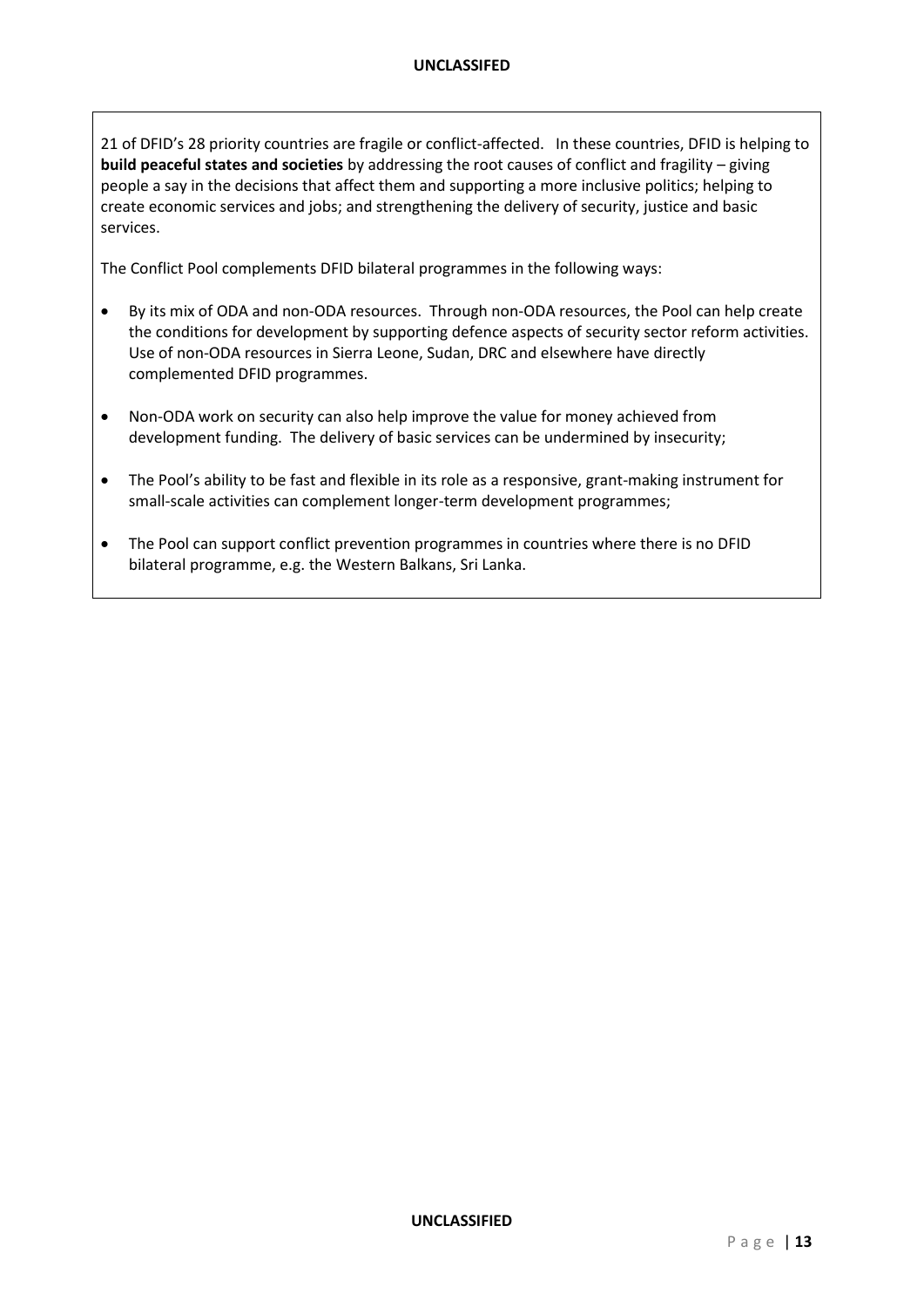# **PART THREE: CONTRIBUTING TO THE INTEGRATED APPROACH**

By its management and operation, the Conflict Pool contributes to delivering the Government's commitment to an integrated approach of its Diplomatic, Development and Defence efforts.

The Conflict Pool is an explicit recognition of the cross-cutting nature of conflict work and the need for the three parent Departments (and others) to work jointly in support of a shared UK approach. Bringing the three Departments together to work on conflict was a higher objective of the Conflict Pool when it was first created. The Pool has played its part in making joint working on conflict the norm rather than the exception in recent years.

The Conflict Pool has a continuing role to play. The Pool has developed a unique and strong identity, both inside and outside Government. The BSOS recognised the Pool's value.

The three Departments have a shared interest in and commitment to the Pool's success. It provides a unique resource that none of the three has individually. While this is a relatively small financial resource compared to Departmental budgets and given the issues the Conflict Pool seeks to influence, relatively small interventions, if targeted and timed effectively, can have a major impact and reduce the need for later and much more expensive interventions. That recognition should help inform the way the Pool is used.

The Conflict Pool also provides a space for the three Departments to use their different skills and perspectives at a practical level – going beyond policy and strategic agreement and alignment and into joint decisions and action at a working level. It provides opportunities to develop best practice in using tri-departmental conflict tools, such as the Stabilisation Unit, the Joint Analysis of Conflict and Stability, and Regional Conflict Advisers. Opportunities to develop genuinely multi-disciplinary interventions with the three departments addressing different aspects of a single problem with Conflict Pool resources will be challenging but should remain a clear aspiration for programmes when possible.

Our aim is to build the Conflict Pool's reputation as a core Government asset in addressing conflict and stability, greater than the sum of its parts and delivering measurable impact.

**The Pool's Governance structures help integrate the Government's approach**, forming a series of links from the National Security Strategy and the National Security Council responsible for it through the policy and management of the Conflict Pool at the centre in London, down to delivery of Conflict Pool projects on the ground, in country:

i) The **National Security Council** approves how and where Conflict Pool resources are used (see below). In 2011, the NSC approved recommendations for three year allocations.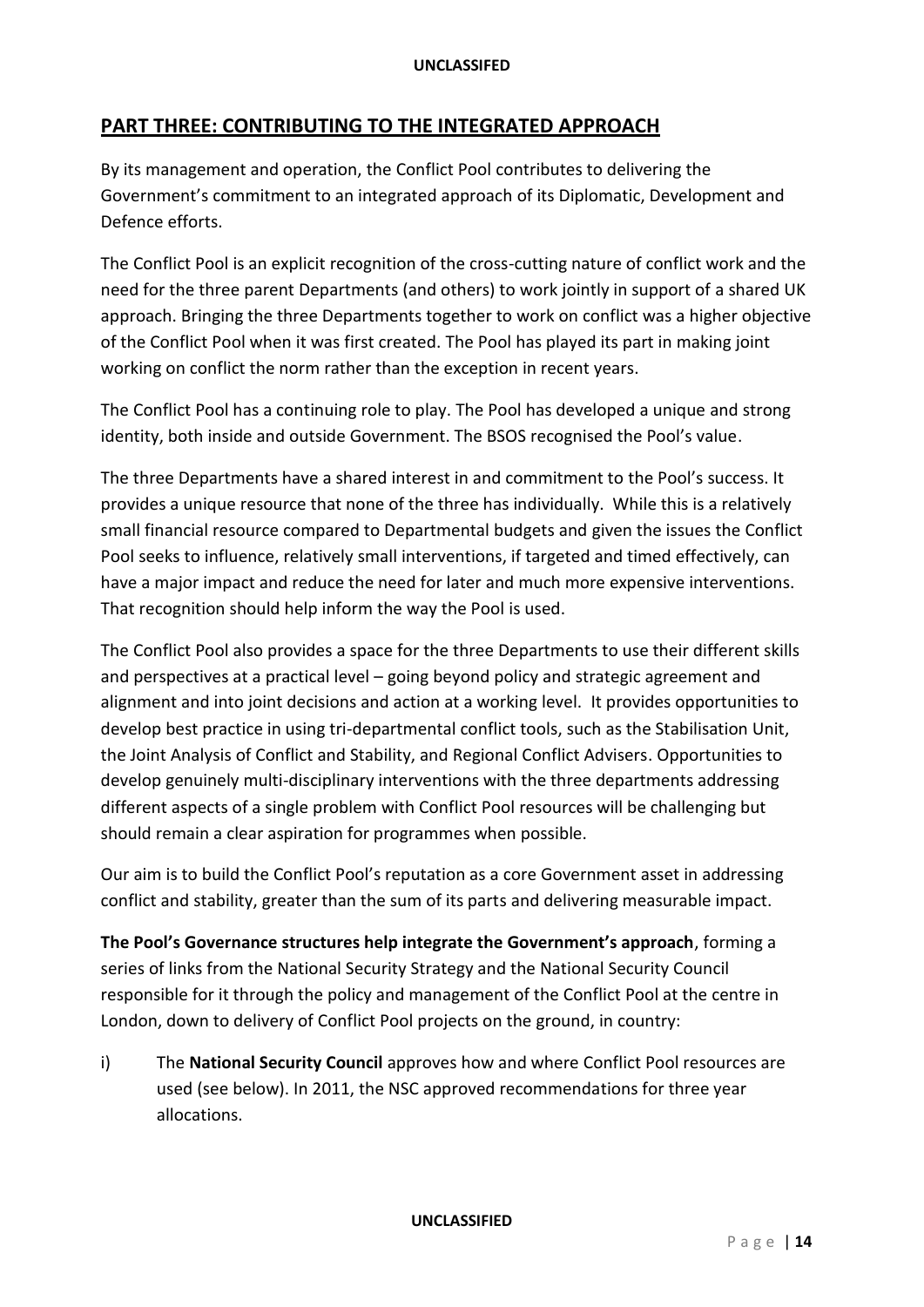- ii) The **Building Stability Overseas Board (BSOB)** has responsibility for delivering the Building Stability Overseas Strategy's conflict prevention work. This includes the governance, oversight and accountability of the Conflict Pool and the Peacekeeping Budget. The BSOB is a tri-Departmental Board, made up of representatives at Director-level. Its chairmanship rotates between DFID, FCO and the MOD and the Board has two members from each department. To ensure a fully cross-Government perspective, colleagues from the Cabinet Office and Stabilisation Unit are invited to sit on the Board. An official from the Treasury also attends Board meetings, together with officials from other Government departments when relevant to specific agenda items. Decisions are made by the core Board members (DFID, FCO and MOD), by consensus. The BSOB recommends Conflict Pool allocations to the National Security Council, jointly through the three Departments' Secretaries of State. Allocations are made in response to Programmes' Results Offers, although the BSO Board recognises the need for a high degree of flexibility. The BSOB is responsible for this Strategy.
- iii) The **Conflict Pool Secretariat** is a small tri-departmental team that serves the BSOB in providing central policy development, financial oversight, administrative, communication functions. It provides input in to wider departmental and cross-Government work which impacts on the Pool as a whole and liaises closely with the teams who run each of the Conflict Pool programmes;
- iv) Individual **Conflict Pool Programmes** are organised in different ways, according to what works best in their areas. Each has a Senior Responsible Owner who chairs a tri-Departmental Programme Board at a senior level. Some programmes have lower level decision-making fora, with delegated authority. Programme Boards are supported by Programme Managers and small teams that administer the programme and its budget. Programmes have significant flexibility to manage their resources;
- v) **Tri-Departmental Country Teams** implement Conflict Pool programmes. They also play a crucial bottom up role in shaping programme priorities. The most successful programmes have strong buy-in from officials from all Departments in-country, working to a shared analysis and approach.
- vi) Country Teams are facilitated in this role in several Conflict Pool programmes by **Regional Conflict Advisers (RCAs)** – officials working on behalf of the three Departments in a specified region, providing advice, direction and coordination to country teams – effectively ensuring Results Offers are translated into action on the ground in the best way. The RCA cadre is growing in size and is a key resource.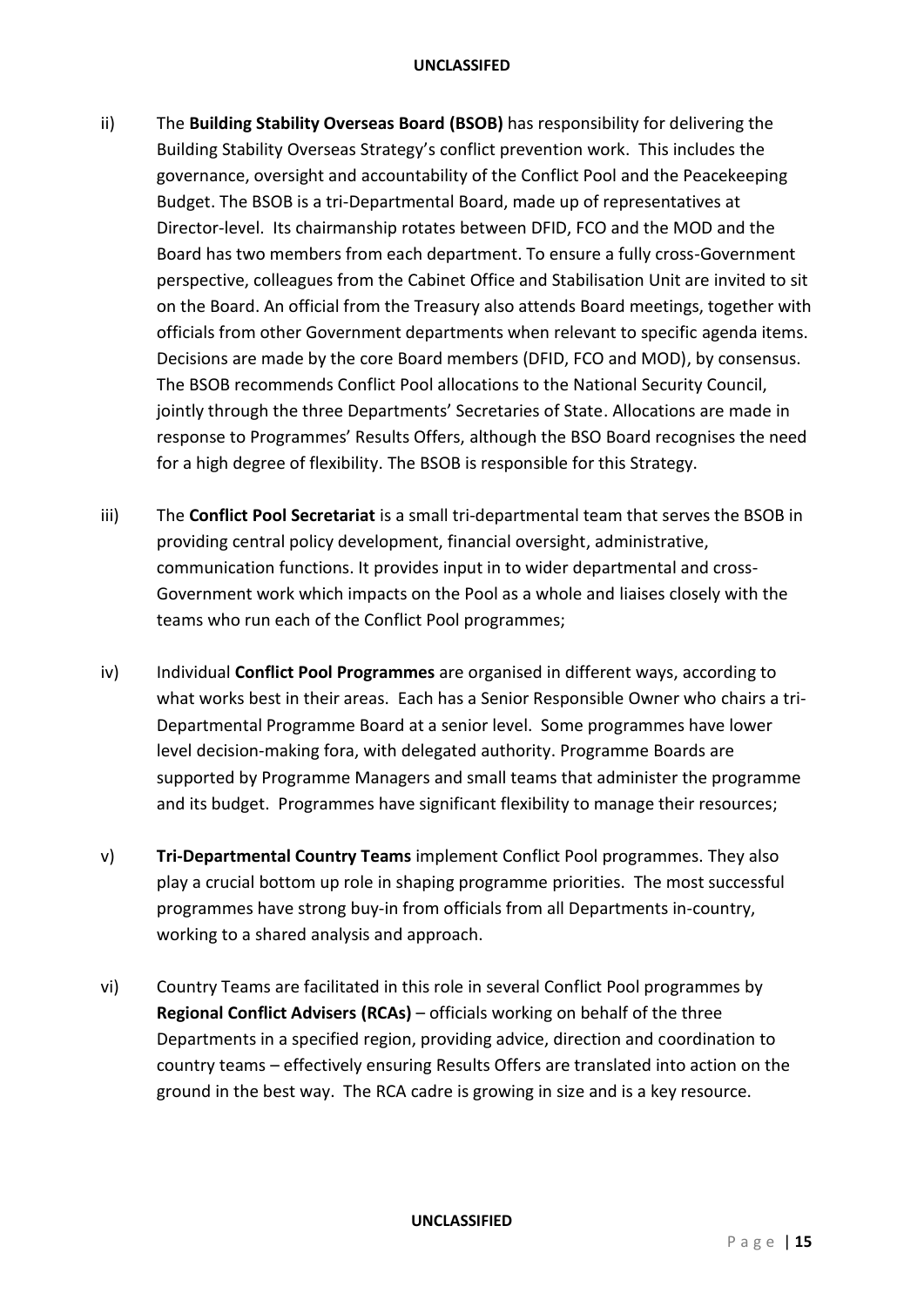In addition to these formal arrangements for Conflict Pool governance, a **Ministerial Working Group on Building Stability Overseas** has been established, which maintains oversight of the Government's implementation of the BSOS, including use of the Conflict Pool.

Annex A sets out the strategic framework, in diagram form. Annex B specifically shows how governance and decision-making works within the Conflict Pool. Annex C shows financial resources flows.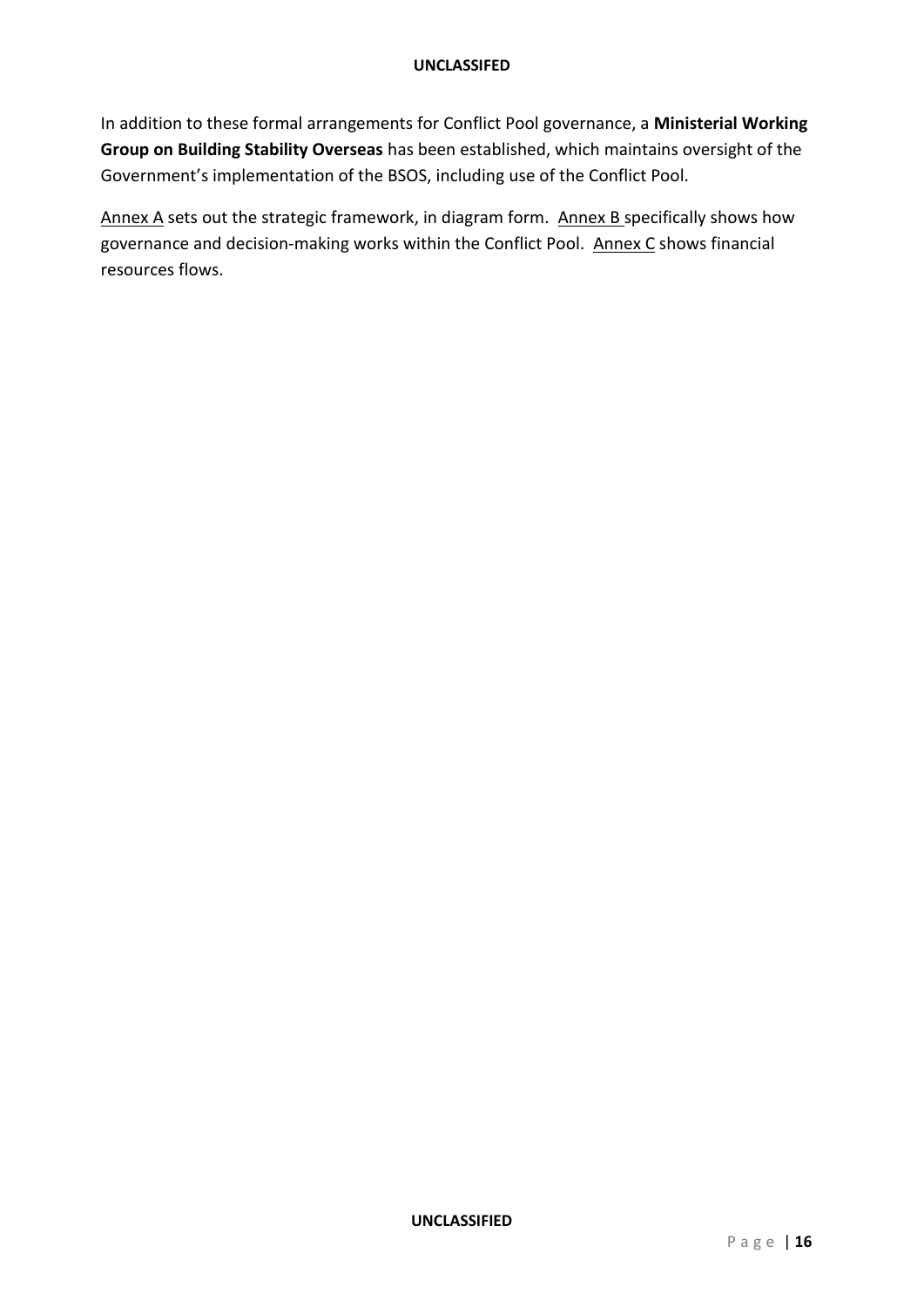# **PART FOUR: BEST PRACTICE AND FUTURE DIRECTION**

Since the publication of the Building Stability Overseas Strategy in 2011, the Conflict Pool has undergone significant reform. The Building Stability Overseas Board agreed a new Results Framework, based on three year Results Offers. The Results Offer sets out the measurable results expected how CP resources complement other HMG and international engagement, and the resources necessary for delivery. To provide rigorous challenge, the BSOB undertakes annual "Star Chambers" to assess Programme Results Offers with their Senior Responsible Owners.

To support this framework, we have developed a new, common Conflict Pool project form, enhanced guidance on monitoring and evaluation, and new learning and development opportunities.

## Principles of best practice

- 1. **Start with a common understanding of the conflict and how HMG can make a difference:** to develop effective interventions we need a shared understanding of the conflict situation and agreement on what HMG is trying to achieve. In some countries with strong HMG engagement NSC strategies provide this. The Joint Analysis of Conflict and Stability (JACS) is an especially valuable tool for the Conflict Pool given its cross-Government approach and we encourage its use. Programmes should seek to develop more effective baselines, where appropriate.
- 2. **Clear Central Direction:** the Conflict Pool Secretariat will ensure that Pool programmes receive clear central direction on how best to translate BSOS principles into programme and project level activity. Specific work streams will continue to vary widely according to local priorities but will be informed by a core set of central principles, priorities and best practice.
- 3. **Smart Tri-Departmental Working:** cross-departmental working on conflict is now the norm. The Pool brings tri-departmental expertise together in creative way and practical ways at the country level. Departments need to build on the confidence and trust they have established by promoting more challenge and creative tension in their joint work on the Pool. This will help to develop programming that is more genuinely multi-disciplinary. The Pool's tri-departmental working and governance should be about adding policy and practical value while minimising additional transaction costs.
- 4. **Devolved Decision-Making:** knowledge of the local context is essential to developing successful conflict and stability interventions. In-country teams are best-placed to initiate most Pool activity, drawing on central policy direction, although there will be important exceptions. We encourage in-country teams to be proactive and innovative, using their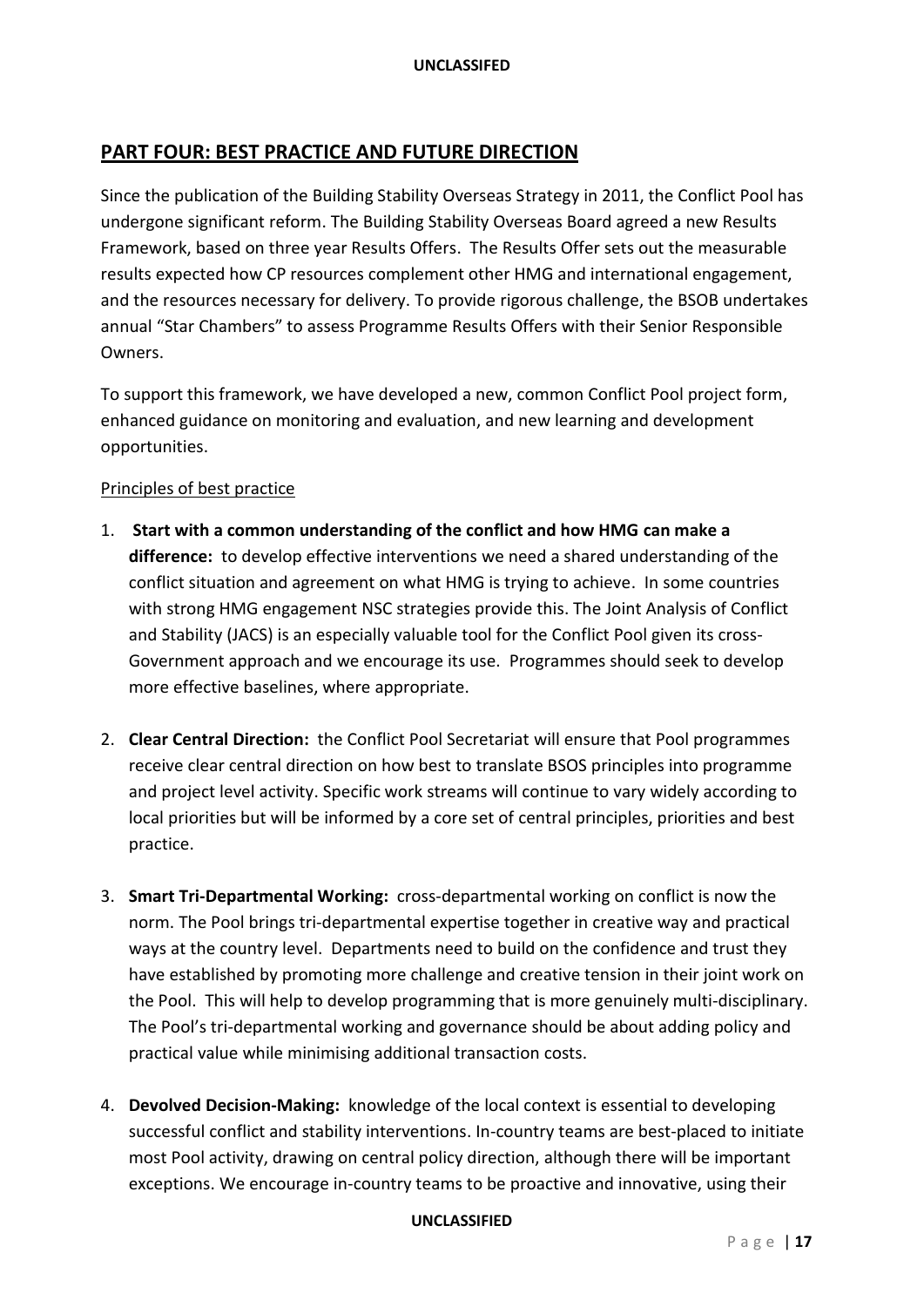skills and local knowledge to develop effective project work. Regional Conflict Advisers should play the lead coordinating role in delivering geographical Results Offers.

- 5. **Lighter touch where we can be...** staff time is precious across Government. Policymaking and management of the Pool should minimise unnecessary transaction costs while retaining the benefits of working tri-departmentally. The BSOB will empower programmes to reduce ineffective process, and include progress on this as one of the ways it judges performance...**rigorous where we need to be:** but we recognise that working in fragile states can require proportionately higher levels of staff time and skill to achieve a similar level of effective resource use. The Pool needs greater rigour in businesscritical areas such as analysis, programme appraisal and design, monitoring and evaluation and financial management. This helps to maximise the Pool's impact. The BSOB and Secretariat will continue to demand the highest standards in these areas.
- 6. **Communicating and Sharing Best Practice:** we will communicate the numerous examples of effective work and impact across the Pool more vigorously within the three Departments and externally. Pool activity should feature more regularly in senior official and Ministerial briefings and visits to fragile and conflict-affected countries. We will use electronic tools more effectively to develop and spread best practice so programmes can learn more systematically from others' successes and challenges. The RCAs' role is to implement BSOS regionally. In their key Conflict Pool role RCAs should spend 10% of their time on activity that builds the Pool's collective expertise and impact. This includes an active RCA network; peer review activity; and training. RCAs will have close links with the DFID Conflict cadre, the Stabilisation Unit and other Whitehall, international, NGO and academic conflict specialists.
- 7. **Open to Scrutiny and Challenge:** The BSOB will continue to welcome regular external and internal scrutiny and challenge and will act on it. As well as programme evaluations and formal reviews such as those in 2012 by the NAO and ICAI, this means active outreach and interaction with civil society organisations working in the field of conflict and with parliamentarians. Internally, the Pool will continue to be the subject of regular annual reviews and Departmental financial management scrutiny by audit teams and senior officials.

## The Future Shape of Conflict Pool Programming

Drawing on this best practice the Conflict Pool will retain its core comparative advantages while adapting to use them more effectively. In future the Conflict Pool will:

- develop its role as a funding tool which works **systematically to complement other integrated HMG conflict and stability resources**, including early warning mechanisms, the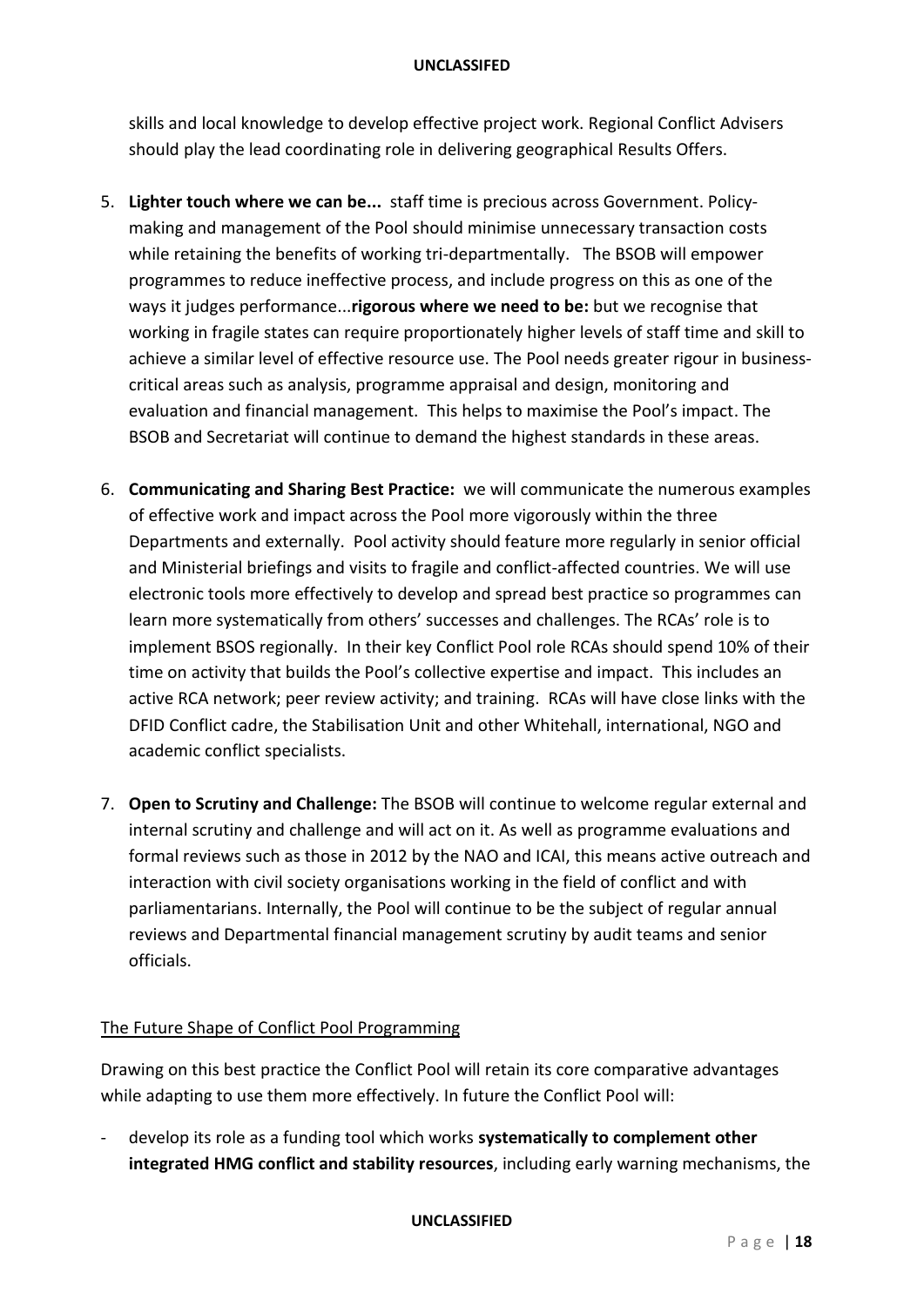Joint Analysis of Conflict and Stability (JACS), the Stabilisation Unit and, where appropriate, the Peacekeeping Budget;

- More frequent **use of specific evidence, analysis and baselines,** to underpin new and ongoing activities. Teams in countries with large Pool programmes should ensure they take advantage of JACS exercises;
- Devote more of its resources to work that is **further upstream** both in countries/regions that have yet to experience conflict and in those where the objective is to avoid a return to conflict; using **more multi-year funding** where it is needed; while retaining the ability to respond to short term needs in line with NSC direction;
- Generally have programmes with **balanced portfolios** which exploit the Pool's comparative advantages of flexibility, scale, ODA/non-ODA funds and innovation and risk.

We will not set proportions or quotas, but we would expect all programmes to pursue a blend of projects, to include:

- i) **A number of larger interventions**. If the Pool is to make a difference on the ground some interventions need to be large enough to show significant impact on the wider conflict and stability dynamics. Programmes should analyse where they can make the largest impacts and concentrate a proportion of their resources to deliver this. This may require revised delivery options and partners. We are open to innovation in this area;
- ii) **Smaller projects, with a "venture capital" approach**. Here, if good initial progress is made, Conflict Pool funds should leverage or facilitate other, usually larger-scale resources, either from within HMG, for example DFID programmes, or from other donor, host nation or NGO sources. Conflict Pool programmes should aim for a part of their allocation specifically to play this multiplier role. Working with civil society organisations, including faith groups, as well as other local actors may be particularly appropriate in developing initial small scale projects;
- iii) Greater exploitation of the Pool's ability to undertake some **higher risk and politically sensitive projects**. Programmes should actively seek opportunities and take them if there is a reasonable chance of success. Managing risk needs to be a core skill for all those making decisions on Pool activity. **The BSOB will promote a culture of risk management appropriate to the Conflict Pool.**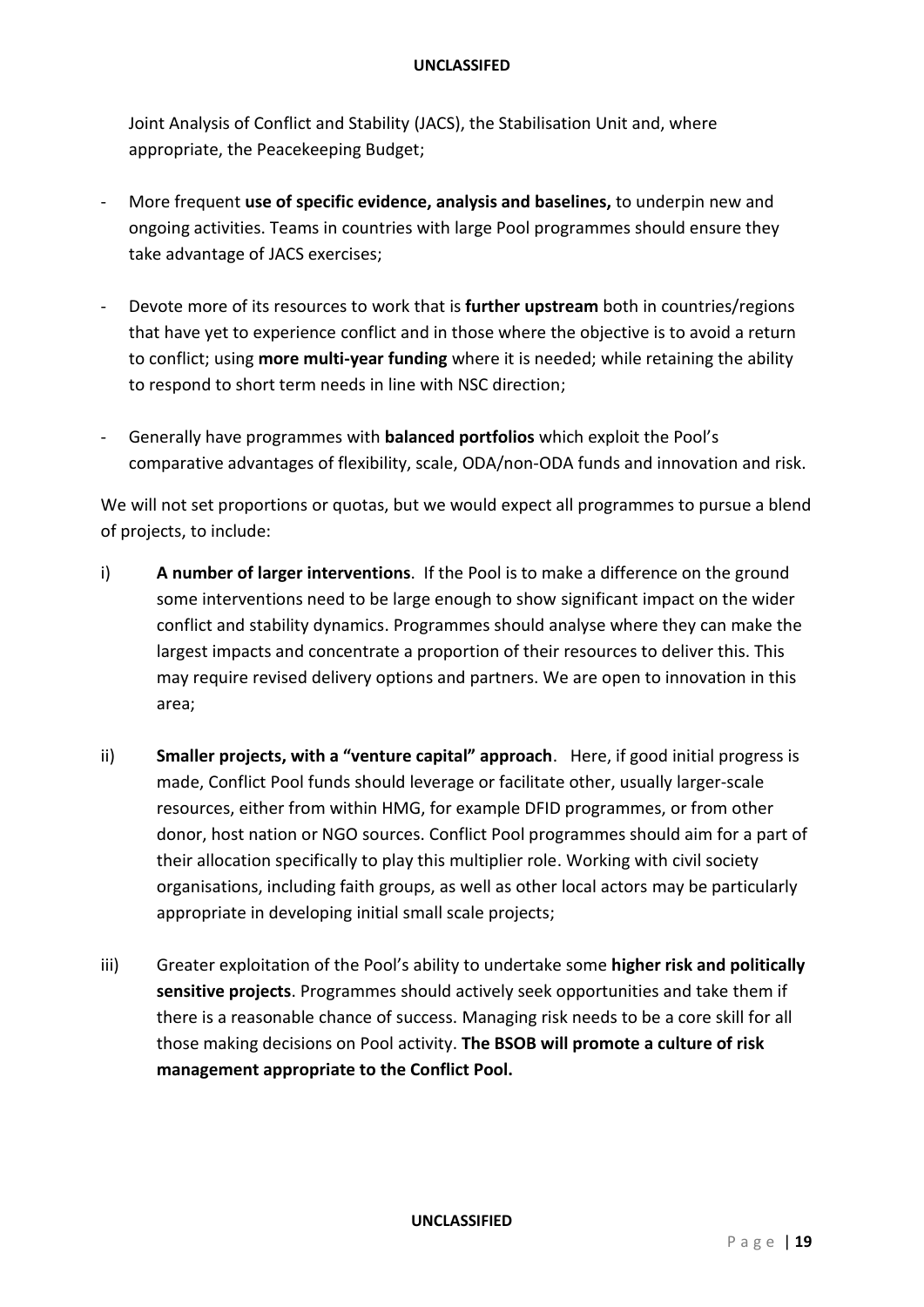# **PART FIVE: HOW DO WE KNOW WHEN THE CONFLICT POOL IS EFFECTIVE?**

Effective monitoring and evaluation is at the core of best practice programme management. Monitoring progress and measuring results are essential when delivering programmes in environments that are volatile and risky. Monitoring and evaluation is therefore a top priority for the Conflict Pool. A key challenge is to show the Conflict Pool's contribution to the reduction of violent conflict or instability; and that our resources and intervention made a measurable difference. These challenges are not limited to the Conflict Pool – they are faced by all those who work in this field.

**A focus on evaluating results represents a shift in Conflict Pool thinking and practice** from measuring inputs to measuring outcomes and impacts. The Results Framework we introduced in 2011 began to embed an evidence culture, emphasising the importance of a results-based approach at the design stage. In 2012 we developed and rolled out new project bidding documentation, with monitoring and evaluation at its core. New methods and evolving experience are helping us to develop measures of the effectiveness of Pool activities. We recognise that effective monitoring and evaluation in fragile and conflict-affected states may require new staff commitment, and improved specialist skills. We will be careful to avoid measurement becoming an end in itself: not everything that is worthwhile can be measured; not everything that can be measured is worthwhile. We will ensure our approach reflects the distinctive nature and comparative advantages of the Pool, including riskier work.

Conflict Pool Programmes now have greater flexibility to build review, assessment and evaluation costs into their programmes, to monitor and measure the evidence of programme results. **We will encourage more systematic use of independent evaluations** of Pool work, where this is proportionate. **We will encourage Regional Conflict Advisers to play a key role**  in identifying, shaping, and deciding the timing for independent evaluation exercises and for developing options for informal or light touch evaluation activity, including peer reviews.

Continued investment in monitoring and evaluation **skills and training** is essential. This is already happening, with programmes holding regional training events focused on the Results Framework, the role of evidence and effective monitoring and evaluation. The Secretariat will develop **new bespoke training in conflict programming** and provide programmes with **guidance on options and best practice on measuring results, including monitoring and evaluation.** This will draw on the skills available in other parts of government and more widely, including from civil society organisations working in conflict prevention and resolution.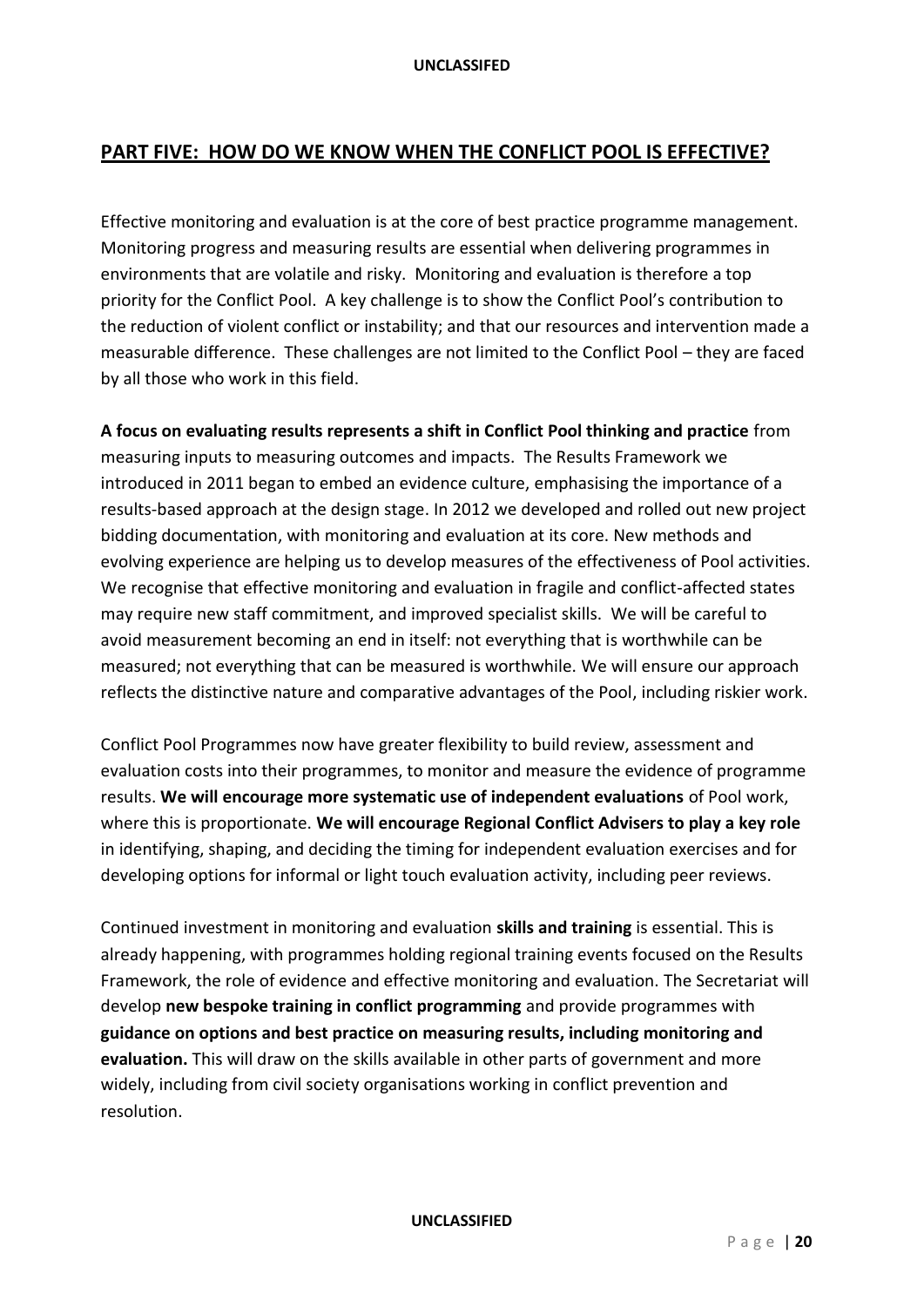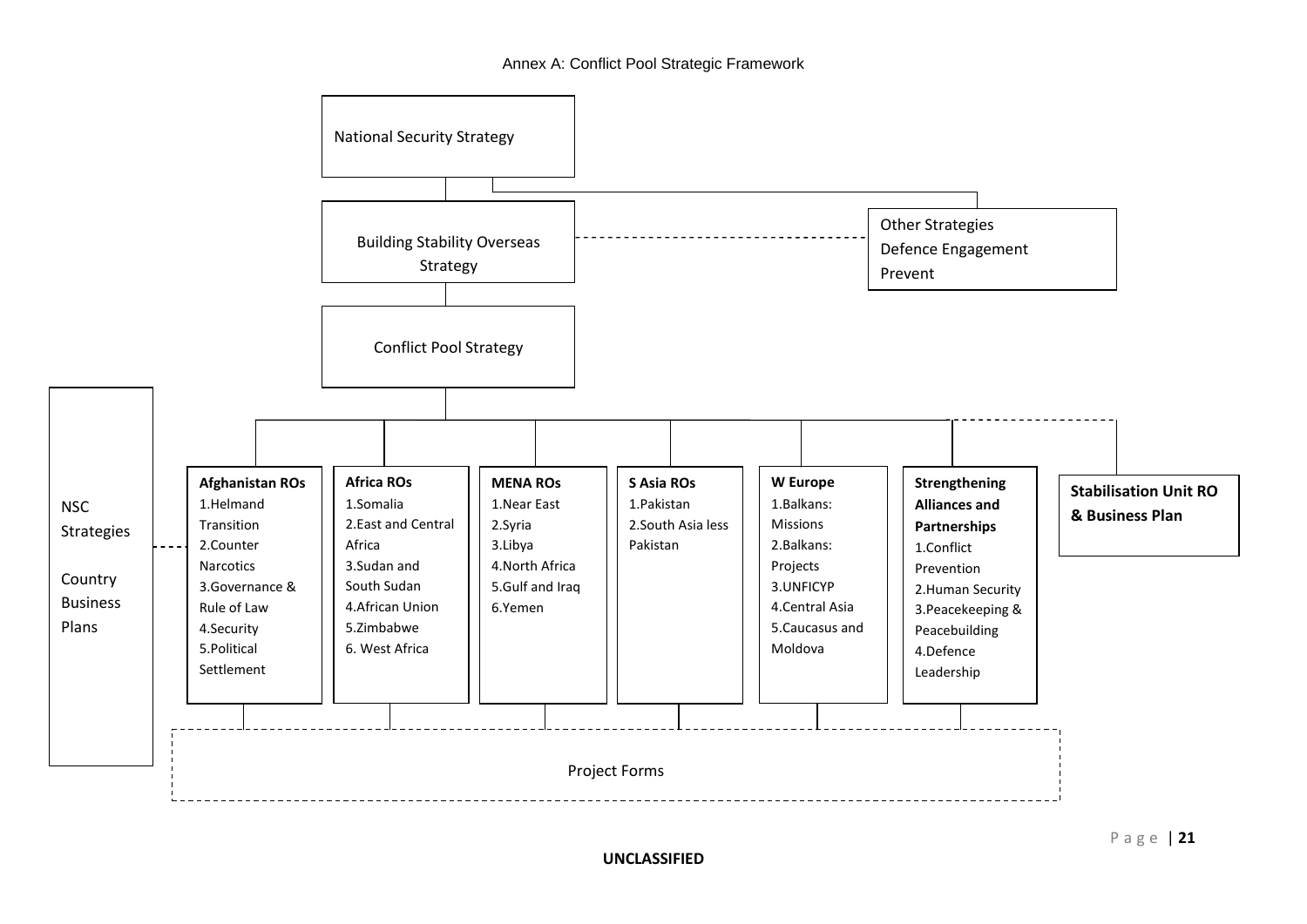Annex B: Conflict Pool Governance